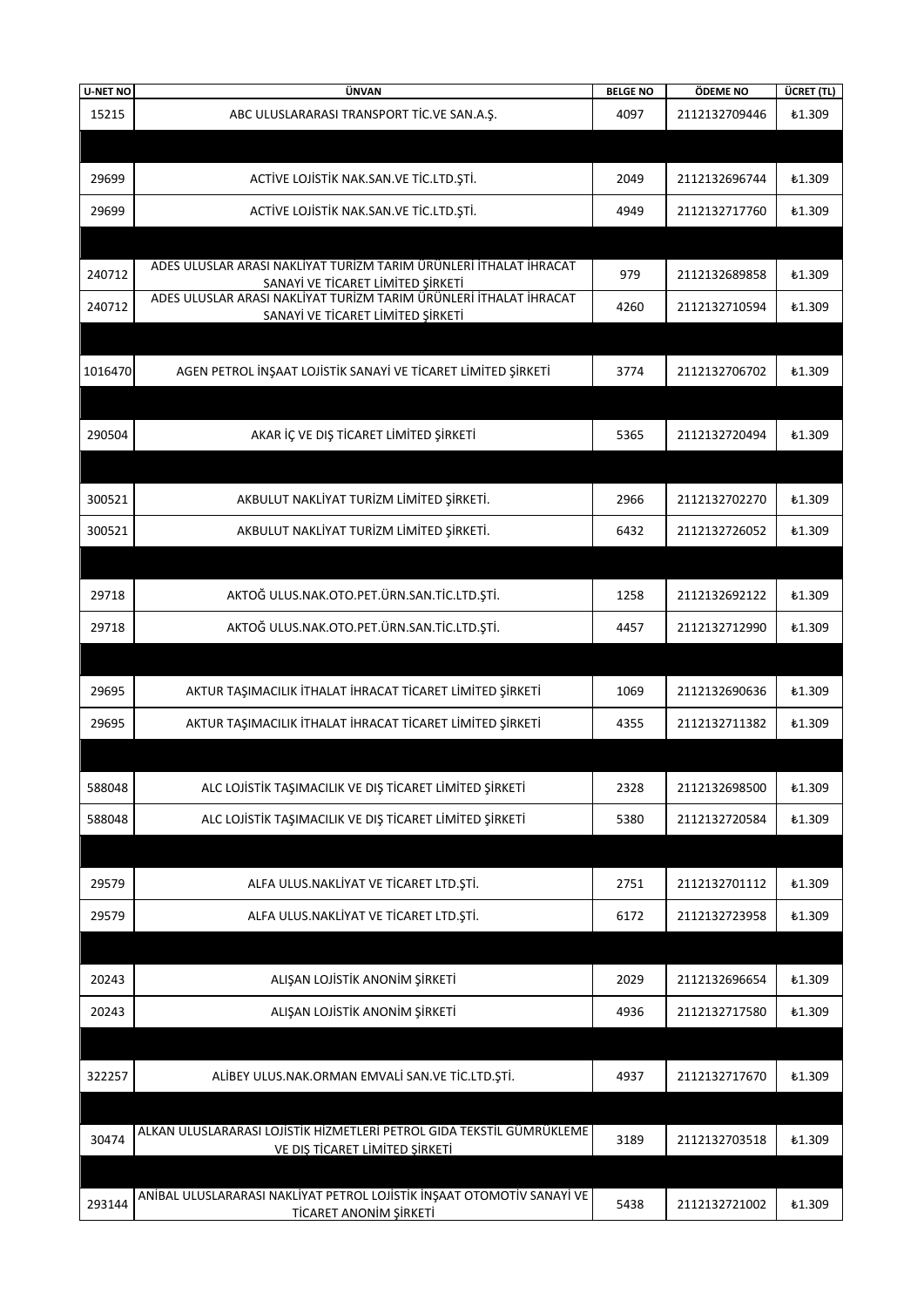| <b>U-NET NO</b> | ÜNVAN                                                                                                                         | <b>BELGE NO</b> | ÖDEME NO      | ÜCRET (TL)    |
|-----------------|-------------------------------------------------------------------------------------------------------------------------------|-----------------|---------------|---------------|
|                 |                                                                                                                               |                 |               |               |
| 1112452         | ANK LOJİSTİK SANAYİ VE TİCARET LİMİTED ŞİRKETİ                                                                                | 3816            | 2112132707680 | <b>£1.309</b> |
|                 |                                                                                                                               |                 |               |               |
| 326140          | ANT LOJİSTİK LİMİTED .ŞİRKETİ                                                                                                 | 1239            | 2112132691794 | <b>£1.309</b> |
| 326140          | ANT LOJİSTİK LİMİTED .ŞİRKETİ                                                                                                 | 4447            | 2112132712530 | <b>£1.309</b> |
|                 |                                                                                                                               |                 |               |               |
| 1071320         | ANTALYA SAHİL TARIM VE GIDA ÜRÜNLERİ TAŞIMACILIK İNŞAAT TURİZM SANAYİ<br>TİCARET VE PAZARLAMA LİMİTED ŞİRKETİ                 | 3238            | 2112132703608 | £1.309        |
|                 |                                                                                                                               |                 |               |               |
| 852535          | ARCLOG ULUSLARARASI NAKLİYAT GÜMRÜKLEME DEPOLAMA DIŞ TİCARET VE<br>LOJİSTİK HİZMETLERİ LTD.ŞTİ                                | 954             | 2112132689768 | <b>£1.309</b> |
| 852535          | ARCLOG ULUSLARARASI NAKLİYAT GÜMRÜKLEME DEPOLAMA DIŞ TİCARET VE<br>LOJİSTİK HİZMETLERİ LTD.ŞTİ                                | 4252            | 2112132710404 | £1.309        |
|                 |                                                                                                                               |                 |               |               |
| 292481          | ARES ULUS.NAK.VE DIŞ.TİC.LTD.ŞTİ.                                                                                             | 709             | 2112132688790 | <b>£1.309</b> |
| 292481          | ARES ULUS.NAK.VE DIŞ.TİC.LTD.ŞTİ.                                                                                             | 4095            | 2112132709356 | <b>£1.309</b> |
|                 |                                                                                                                               |                 |               |               |
| 326200          | ARIÇ LOJİSTİK İTH.İHR.TİC.VE SAN.LTD.ŞTİ.                                                                                     | 1420            | 2112132693000 | <b>£1.309</b> |
| 326200          | ARIÇ LOJİSTİK İTH.İHR.TİC.VE SAN.LTD.ŞTİ.                                                                                     | 4526            | 2112132713968 | <b>£1.309</b> |
|                 |                                                                                                                               |                 |               |               |
| 30239           | ARI-HAN U.ARASINAK.SAN.VE TİC.LTD.ŞTİ.                                                                                        | 2668            | 2112132700414 | <b>£1.309</b> |
| 30239           | ARI-HAN U.ARASINAK.SAN.VE TİC.LTD.ŞTİ.                                                                                        | 5743            | 2112132723228 | £1.309        |
|                 |                                                                                                                               |                 |               |               |
| 874572          | ASKUŞ LOJİSTİK ULUSLAR ARASI NAKLİYAT İTHALAT İHRACAT TİCARET LİMİTED<br>ŞİRKETİ                                              | 1760            | 2112132694898 | <b>£1.309</b> |
| 874572          | ASKUŞ LOJİSTİK ULUSLAR ARASI NAKLIYAT İTHALAT İHRACAT TİCARET LİMİTED<br><b>ŞİRKETİ</b>                                       | 4807            | 2112132715634 | ₺1.309        |
|                 |                                                                                                                               |                 |               |               |
| 919349          | ASL DEP.LOJ. SAN. VE TİC.A.Ş.                                                                                                 | 1281            | 2112132692302 | ₺1.309        |
| 919349          | ASL DEP.LOJ. SAN. VE TİC.A.Ş.                                                                                                 | 4470            | 2112132713148 | <b>£1.309</b> |
|                 |                                                                                                                               |                 |               |               |
| 1070238         | AŞTAHLAR ULUSLARARASI NAKLİYAT VE TİCARET LİMİTED ŞİRKETİ                                                                     | 3783            | 2112132707130 | <b>£1.309</b> |
|                 |                                                                                                                               |                 |               |               |
| 1126503         | ATIŞ LOJİSTİK TAŞIMACILIK PETROL OTOMOTİV TEKSTİL İNŞAAT SANAYİ TİCARET<br>LİMİTED ŞİRKETİ                                    | 3770            | 2112132706612 | ₺1.309        |
|                 |                                                                                                                               |                 |               |               |
| 19544           | AYLAR ULUSLARARASI TAŞIMACILIK VE TİCARET LTD ŞTİ                                                                             | 6584            | 2112132727480 | £1.309        |
|                 |                                                                                                                               |                 |               |               |
| 1071999         | AYTEKİN LOJİSTİK ULUSLARARASI NAKLİYAT İTHALAT İHRACAT SANAYİ VE TİCARET<br>LİMİTED ŞİRKETİ                                   | 3586            | 2112132705374 | <b>£1.309</b> |
|                 |                                                                                                                               |                 |               |               |
| 987597          | AZEM LOJİSTİK OTOMOTİV ULUSLARARASI NAKLİYE AKARYAKIT TEKSTİL TARIM<br>GIDA İTHALAT İHRACAT SANAYİ VE TİCARET LİMİTED ŞİRKETİ | 1353            | 2112132692762 | <b>£1.309</b> |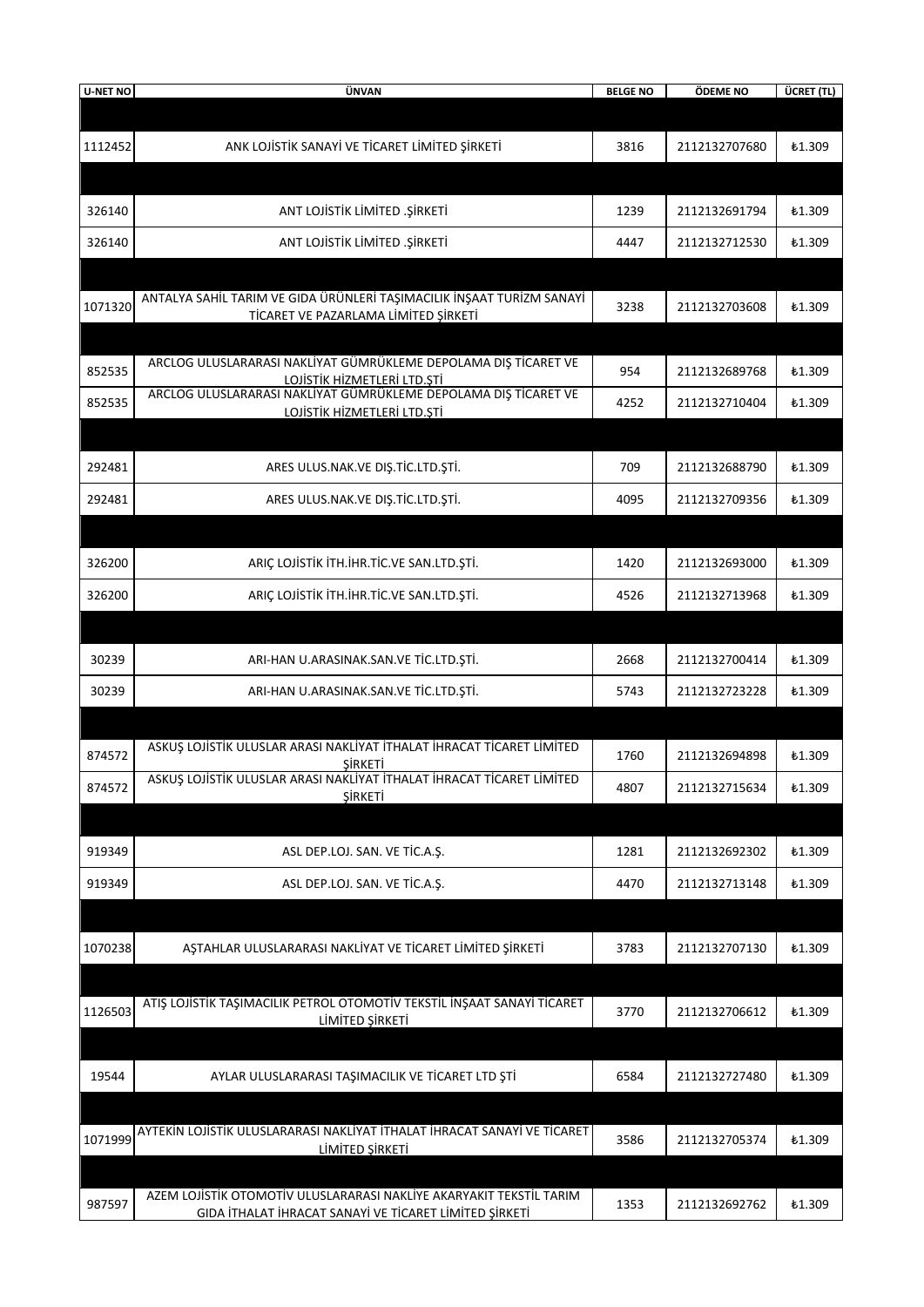| <b>U-NET NO</b> | ÜNVAN                                                                                                                              | <b>BELGE NO</b> | ÖDEME NO      | ÜCRET (TL)    |
|-----------------|------------------------------------------------------------------------------------------------------------------------------------|-----------------|---------------|---------------|
| 987597          | AZEM LOJİSTİK OTOMOTİV ULUSLARARASI NAKLİYE AKARYAKIT TEKSTİL TARIM                                                                | 4483            | 2112132713508 | <b>£1.309</b> |
|                 | GIDA İTHALAT İHRACAT SANAYİ VE TİCARET LİMİTED ŞİRKETİ                                                                             |                 |               |               |
|                 |                                                                                                                                    |                 |               |               |
| 303947          | B.K.M.LOJİSTİK TAŞIMACILIK VE TİCARET LİMİTED ŞİRKETİ                                                                              | 2120            | 2112132697262 | £1.309        |
|                 | B.K.M.LOJİSTİK TAŞIMACILIK VE TİCARET LİMİTED ŞİRKETİ                                                                              |                 |               |               |
| 303947          |                                                                                                                                    | 4998            | 2112132718378 | £1.309        |
|                 |                                                                                                                                    |                 |               |               |
| 15222           | BABACAN ULUSLARARASINAKLİYAT TİC.TURİZM LTD.ŞTİ.                                                                                   | 5741            | 2112132723138 | £1.309        |
|                 |                                                                                                                                    |                 |               |               |
|                 |                                                                                                                                    |                 |               |               |
| 29760           | BAKIMCI İTHALAT İHRACAT NAKLİYE PAZARLAMA LİMİDET ŞİRKETİ                                                                          | 6314            | 2112132724746 | <b>£1.309</b> |
|                 |                                                                                                                                    |                 |               |               |
|                 |                                                                                                                                    |                 |               |               |
| 650192          | BALCIOĞLU ULUSLAR ARASI NAKLIYAT TURIZM IÇ VE DIŞ TICARET LIMITED ŞIRKETI                                                          | 6576            | 2112132727390 | <b>£1.309</b> |
|                 |                                                                                                                                    |                 |               |               |
|                 |                                                                                                                                    |                 |               |               |
| 19118           | BARIŞ ULUSLARARASI NAKLİYAT İTH.İHR.VE TİC.LTD.ŞTİ.                                                                                | 2678            | 2112132700694 | £1.309        |
|                 |                                                                                                                                    |                 |               |               |
| 19118           | BARIŞ ULUSLARARASI NAKLİYAT İTH.İHR.VE TİC.LTD.ŞTİ.                                                                                | 5782            | 2112132723408 | £1.309        |
|                 |                                                                                                                                    |                 |               |               |
| 759099          | BARLAS TRANS SERVIS HIZMETLERI TAMIR BAKIM TEKSTIL ULUSLARARASI                                                                    | 2276            | 2112132698050 | <b>£1.309</b> |
|                 | NAKLIYAT SANAYI VE TICARET LIMITED ŞIRKETI<br>BARLAS TRANS SERVIS HIZMETLERI TAMIR BAKIM TEKSTIL ULUSLARARASI                      |                 |               |               |
| 759099          | NAKLİYAT SANAYİ VE TİCARET LİMİTED ŞİRKETİ                                                                                         | 5208            | 2112132719706 | £1.309        |
|                 |                                                                                                                                    |                 |               |               |
|                 |                                                                                                                                    |                 |               |               |
| 19968           | BARSAN GLOBAL LOJİSTİK ANONİM ŞİRKETİ                                                                                              | 3855            | 2112132708478 | £1.309        |
|                 |                                                                                                                                    |                 |               |               |
|                 |                                                                                                                                    |                 |               |               |
| 14881           | BAŞKENT FİAT ULUS.NAK.TURZ.SAN.VE TİC.LTD.ŞTİ.                                                                                     | 2720            | 2112132700964 | <b>£1.309</b> |
| 14881           | BAŞKENT FİAT ULUS.NAK.TURZ.SAN.VE TİC.LTD.ŞTİ.                                                                                     | 5829            | 2112132723778 | £1.309        |
|                 |                                                                                                                                    |                 |               |               |
|                 |                                                                                                                                    |                 |               |               |
| 19335           | BAYSALLAR ULUSLARARASI NAKLİYAT TİC.VE SAN.A.Ş.                                                                                    | 1590            | 2112132693820 | £1.309        |
| 19335           | BAYSALLAR ULUSLARARASI NAKLİYAT TİC.VE SAN.A.Ş.                                                                                    | 4720            | 2112132714756 | £1.309        |
|                 |                                                                                                                                    |                 |               |               |
|                 |                                                                                                                                    |                 |               |               |
| 15224           | BEDİRHAN ULUS.NAK.TİC.LTD.ŞTİ.                                                                                                     | 3778            | 2112132706982 | <b>£1.309</b> |
|                 |                                                                                                                                    |                 |               |               |
|                 |                                                                                                                                    |                 |               |               |
| 794950          | BEDRETTİN NOYAN TRANS ULUSLARARASI TAŞIMACILIK PETROL ÜRÜNLERİ GIDA<br>İNŞAAT TARIM İTHALAT İHRACAT SANAYİ TİCARET LİMİTED ŞİRKETİ | 2234            | 2112132697712 | <b>£1.309</b> |
| 794950          | BEDRETTİN NOYAN TRANS ULUSLARARASI TAŞIMACILIK PETROL ÜRÜNLERİ GIDA                                                                | 5204            | 2112132719436 | £1.309        |
|                 | İNŞAAT TARIM İTHALAT İHRACAT SANAYİ TİCARET LİMİTED ŞİRKETİ                                                                        |                 |               |               |
|                 |                                                                                                                                    |                 |               |               |
| 669067          | BEKTÜRK TAŞIMACILIKTURİZM VE GIDA SAN.TİC.LTD.ŞTİ.                                                                                 | 6211            | 2112132724296 | £1.309        |
|                 |                                                                                                                                    |                 |               |               |
|                 |                                                                                                                                    |                 |               |               |
| 23951           | BEST ULUSLARARASI NAKLİYAT VE TİC.LTD.ŞTİ.                                                                                         | 2460            | 2112132699398 | <b>£1.309</b> |
|                 |                                                                                                                                    |                 |               |               |
| 23951           | BEST ULUSLARARASI NAKLIYAT VE TIC.LTD. STI.                                                                                        | 5525            | 2112132721732 | <b>£1.309</b> |
|                 |                                                                                                                                    |                 |               |               |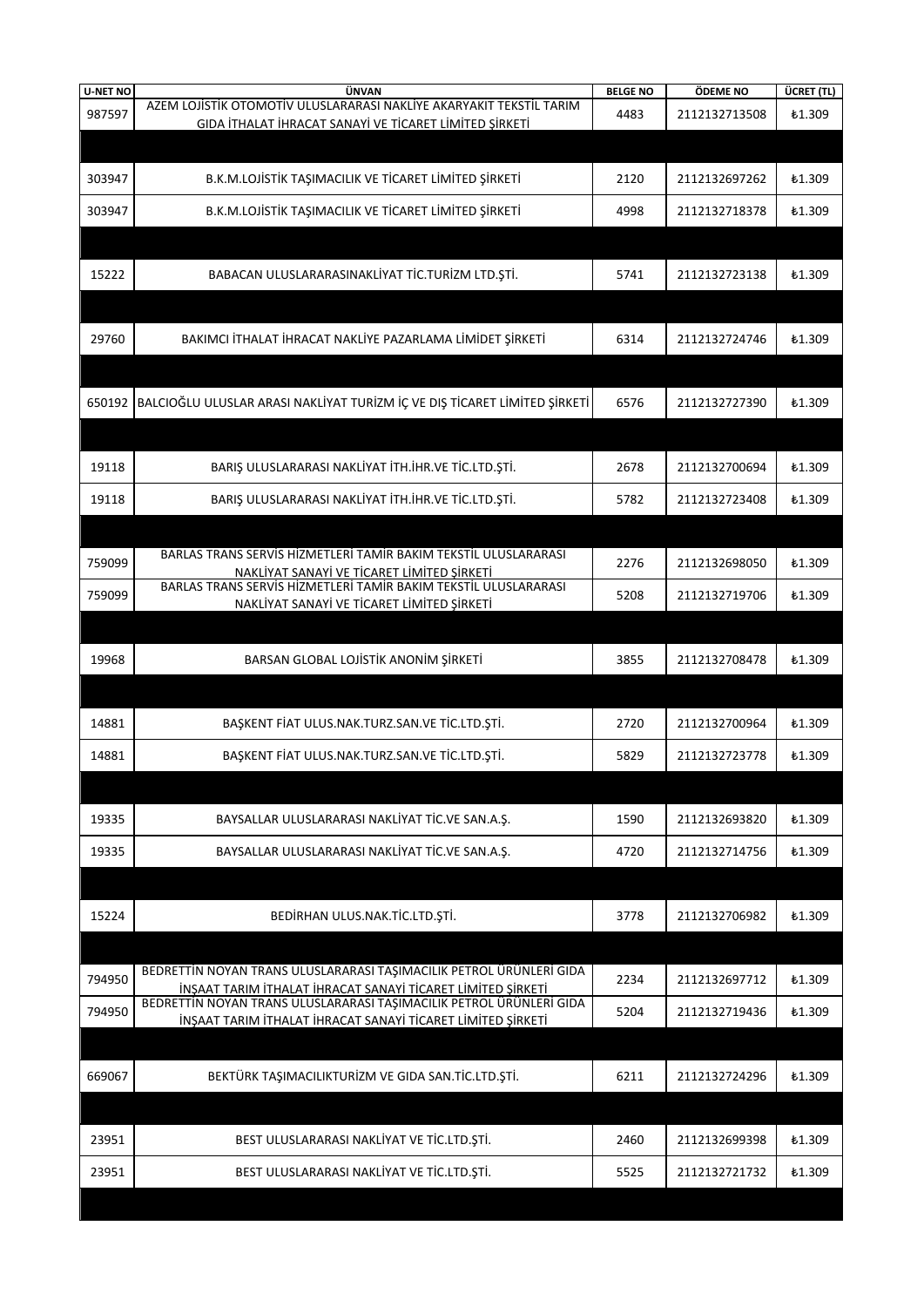| <b>U-NET NO</b> | ÜNVAN                                                                      | <b>BELGE NO</b> | ÖDEME NO      | ÜCRET (TL)    |
|-----------------|----------------------------------------------------------------------------|-----------------|---------------|---------------|
| 264388          | BEŞAR NAKLİYAT TİCARET VE SANAYİ A.Ş                                       | 6610            | 2112132727930 | £1.309        |
|                 |                                                                            |                 |               |               |
|                 | BEYCAN MÜHENDİSLİK LOJİSTİK ULUSLARARASI TAŞIMACILIK İNŞAAT GIDA           |                 |               |               |
| 663295          | MADDELERİ İTHALAT İHRACAT SANAYİ VE TİCARET LİMİTED ŞİRKETİ                | 6590            | 2112132727570 | <b>£1.309</b> |
|                 |                                                                            |                 |               |               |
| 241890          | BEYLİK ORMAN ÜRÜNLERİ VE İNŞAAT SANAYİ TİCARET ANONİM ŞİRKETİ              | 3291            | 2112132703888 | ₺1.309        |
|                 |                                                                            |                 |               |               |
|                 |                                                                            |                 |               |               |
| 303874          | BEYOĞLU ULUSLAR ARAS I TAŞ.NAK.LOJİST İK SAN TİC LTD Ş                     | 6233            | 2112132724476 | £1.309        |
|                 |                                                                            |                 |               |               |
| 1072371         | BİRLEŞİM TRANS TAŞIMACILIK SANAYİ VE TİCARET LİMİTED ŞİRKETİ               | 3391            | 2112132704306 | ₺1.309        |
|                 |                                                                            |                 |               |               |
|                 |                                                                            |                 |               |               |
| 56709           | BOL-KAR ULUSLARARASITURİZM TİC.LTD.ŞTİ.                                    | 2951            | 2112132702180 | ₺1.309        |
| 56709           | BOL-KAR ULUSLARARASITURİZM TİC.LTD.ŞTİ.                                    | 6429            | 2112132725994 | <b>£1.309</b> |
|                 |                                                                            |                 |               |               |
| 35527           | BOLU GÜNEŞ ULUSLAR ARASI NAK.TURZ.T.SAN.A.Ş.                               | 1898            | 2112132696014 | ₺1.309        |
| 35527           | BOLU GÜNEŞ ULUSLAR ARASI NAK.TURZ.T.SAN.A.Ş.                               | 4906            | 2112132716882 | <b>£1.309</b> |
|                 |                                                                            |                 |               |               |
|                 | BORUSAN LOJİSTİK DAĞITIM DEPOLAMA TAŞIMACILIK VE TİCARET ANONİM            |                 |               |               |
| 38310           | ŞİRKETİ                                                                    | 1333            | 2112132692672 | ₺1.309        |
| 38310           | BORUSAN LOJİSTİK DAĞITIM DEPOLAMA TAŞIMACILIK VE TİCARET ANONİM<br>ŞİRKETİ | 4480            | 2112132713418 | £1.309        |
|                 |                                                                            |                 |               |               |
| 752427          | BULUNG LOJİSTİK ANONİM ŞİRKETİ                                             | 1646            | 2112132694078 | £1.309        |
|                 |                                                                            |                 |               |               |
| 752427          | <b>BULUNG LOJİSTİK ANONİM ŞİRKETİ</b>                                      | 4756            | 2112132714936 | £1.309        |
|                 |                                                                            |                 |               |               |
| 29606           | BULUT ULUSLARARASI NAKLİYAT VE TİC.LTD.ŞTİ.                                | 2263            | 2112132697802 | £1.309        |
| 29606           | BULUT ULUSLARARASI NAKLIYAT VE TIC.LTD.ŞTİ.                                | 5205            | 2112132719526 | <b>£1.309</b> |
|                 |                                                                            |                 |               |               |
|                 |                                                                            |                 |               |               |
| 15043           | CAN ULUS.AĞIR NAK. ANTREPOCULUK VE OTO.TİC.LTD.ŞTİ                         | 2028            | 2112132696564 | ₺1.309        |
| 15043           | CAN ULUS.AĞIR NAK. ANTREPOCULUK VE OTO.TİC.LTD.ŞTİ                         | 4935            | 2112132717490 | <b>£1.309</b> |
|                 |                                                                            |                 |               |               |
| 55881           | CERAN NAKLİYAT VE TİC.LTD.ŞTİ.                                             | 1048            | 2112132690546 | £1.309        |
| 55881           | CERAN NAKLİYAT VE TİC.LTD.ŞTİ.                                             | 4351            | 2112132711292 | £1.309        |
|                 |                                                                            |                 |               |               |
|                 |                                                                            |                 |               |               |
| 38799           | CEVAT ULUSLARARASI NAKLİYAT VE TİCARET LİMİTED ŞİRKETİ                     | 944             | 2112132689678 | ₺1.309        |
| 38799           | CEVAT ULUSLARARASI NAKLİYAT VE TİCARET LİMİTED ŞİRKETİ                     | 4220            | 2112132710314 | £1.309        |
|                 |                                                                            |                 |               |               |
| 280521          | CMA ULUSLARARASI NAK LİYAT LTD. ŞTİ.                                       | 5598            | 2112132722430 | <b>£1.309</b> |
|                 |                                                                            |                 |               |               |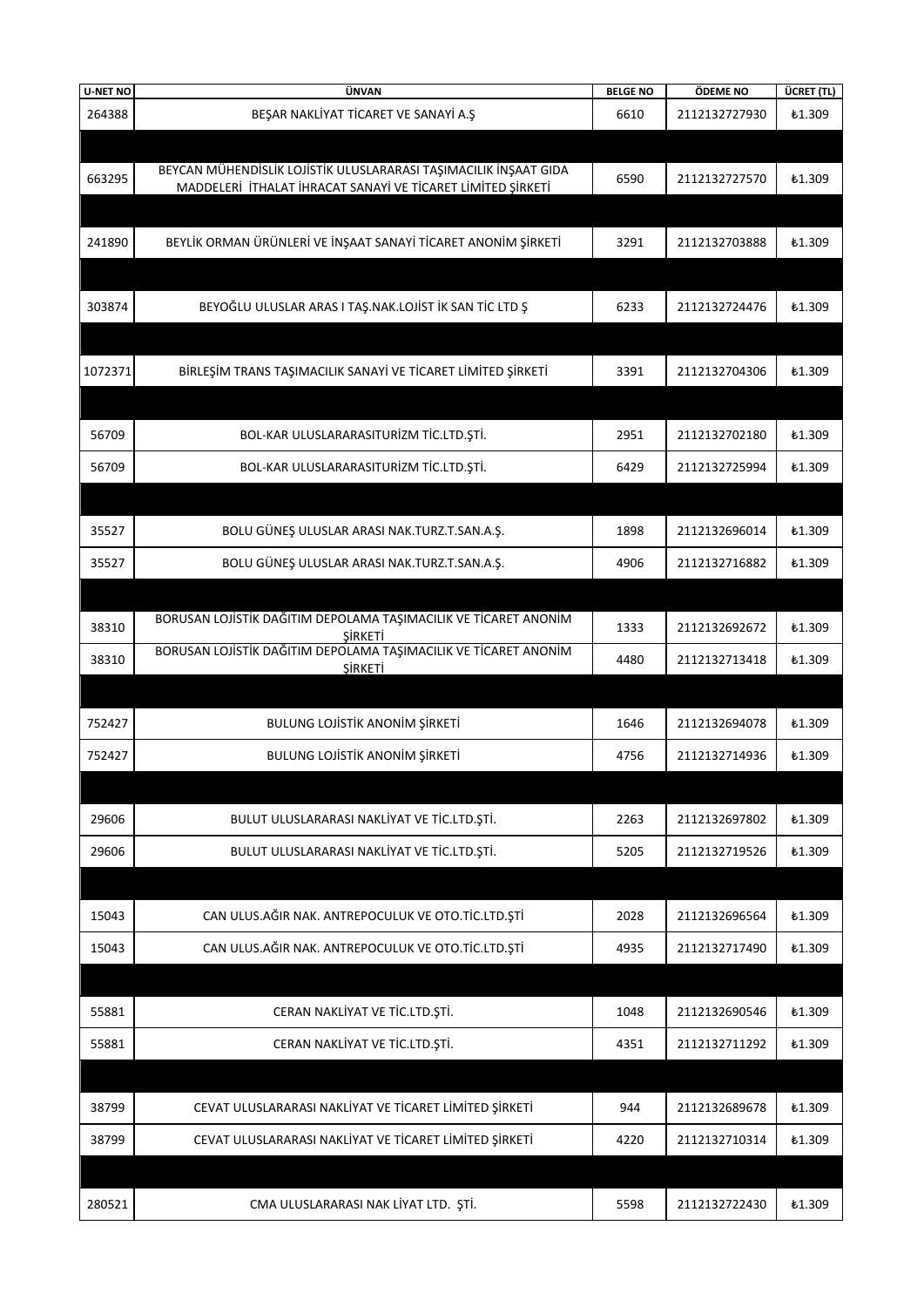| <b>U-NET NO</b> | ÜNVAN                                                                                          | <b>BELGE NO</b> | ÖDEME NO      | ÜCRET (TL)    |
|-----------------|------------------------------------------------------------------------------------------------|-----------------|---------------|---------------|
|                 |                                                                                                |                 |               |               |
| 1116073         | ÇALIŞKAN GROUP LOJİSTİK DIŞ TİCARET ANONİM ŞİRKETİ                                             | 3821            | 2112132707770 | <b>£1.309</b> |
|                 |                                                                                                |                 |               |               |
| 35340           | ÇARIKÇI TRANS U.NAK.TRZ.YED.PAR.İMA.VE TİC.LTD.ŞTİ.                                            | 2312            | 2112132698230 | <b>£1.309</b> |
| 35340           | ÇARIKÇI TRANS U.NAK.TRZ.YED.PAR.İMA.VE TİC.LTD.ŞTİ.                                            | 5246            | 2112132719986 | <b>£1.309</b> |
|                 |                                                                                                |                 |               |               |
| 243038          | ÇAVDAROĞLU ULUSLARARASI NAKLIYAT VE DIŞ TİCARET LİMİTED ŞİRKETİ                                | 2155            | 2112132697352 | <b>£1.309</b> |
| 243038          | ÇAVDAROĞLU ULUSLARARASI NAKLIYAT VE DIŞ TİCARET LİMİTED ŞİRKETİ                                | 5001            | 2112132718468 | <b>£1.309</b> |
|                 |                                                                                                |                 |               |               |
| 19904           | ÇOBANTUR TURİZM TİC.VE NAK.LTD.ŞTİ.                                                            | 730             | 2112132688880 | <b>£1.309</b> |
| 19904           | ÇOBANTUR TURİZM TİC.VE NAK.LTD.ŞTİ.                                                            | 4125            | 2112132709536 | £1.309        |
|                 |                                                                                                |                 |               |               |
| 30668           | DABLAN ULUSLARARASI TAŞIMACILIK VE TİCARET LİMİTED ŞİRKETİ                                     | 3146            | 2112132703248 | £1.309        |
|                 |                                                                                                |                 |               |               |
| 30431           | DEMİR ULUSLARARASI NAKLİYAT İTH.İHR.VE TİC.LTD.ŞTİ.                                            | 2887            | 2112132701752 | <b>£1.309</b> |
| 30431           | DEMİR ULUSLARARASI NAKLİYAT İTH.İHR.VE TİC.LTD.ŞTİ.                                            | 6324            | 2112132724926 | <b>£1.309</b> |
|                 |                                                                                                |                 |               |               |
| 65091           | DEMİRAL ULUS.NAK.A.Ş.                                                                          | 5484            | 2112132721552 | £1.309        |
|                 |                                                                                                |                 |               |               |
| 731937          | DEMIRKOL LOJISTIK DIŞ TİC.LTD.ŞTİ.                                                             | 6550            | 2112132727110 | <b>£1.309</b> |
|                 |                                                                                                |                 |               |               |
| 345774          | DENEKS ULUSLARARASITAŞIMACILIK SAN.TİC.LTD.ŞTİ.                                                | 1580            | 2112132693730 | <b>£1.309</b> |
| 345774          | DENEKS ULUSLARARASITAŞIMACILIK SAN.TİC.LTD.ŞTİ.                                                | 4714            | 2112132714666 | <b>£1.309</b> |
|                 |                                                                                                |                 |               |               |
| 56007           | DENKO ULUSLARARASI NAK. TEKS. KİMYA SAN. VE TİC. LTD. ŞTİ.                                     | 2004            | 2112132696474 | <b>£1.309</b> |
| 56007           | DENKO ULUSLARARASI NAK. TEKS. KİMYA SAN. VE TİC. LTD. ŞTİ.                                     | 4932            | 2112132717210 | <b>£1.309</b> |
|                 |                                                                                                |                 |               |               |
| 19383           | DEVNAK NAKLİYAT LOJİSTİK İÇ VE DIŞ TİCARET LİMİTED ŞİRKETİ                                     | 4895            | 2112132716792 | <b>£1.309</b> |
|                 |                                                                                                |                 |               |               |
| 19301           | DEVNAK NAKLİYAT TURİZM İÇ VE DIŞ TİCA Ş                                                        | 1243            | 2112132691974 | ₺1.309        |
| 19301           | DEVNAK NAKLİYAT TURİZM İÇ VE DIŞ TİCA Ş                                                        | 4451            | 2112132712710 | <b>£1.309</b> |
|                 |                                                                                                |                 |               |               |
| 1126558         | DFN MOTORLU ARAÇLAR ULUSLARARASI NAKLİYAT OTOMOTİV GIDA TİCARET<br>LIMITED ŞİRKETİ             | 3371            | 2112132704126 | <b>£1.309</b> |
|                 |                                                                                                |                 |               |               |
| 854345          | DİDİN ULUSLARARASI NAKLİYAT PETROL TARIM GIDA HAYVANCILIK SANAYİ VE<br>TİCARET LİMİTED ŞİRKETİ | 3525            | 2112132705004 | <b>£1.309</b> |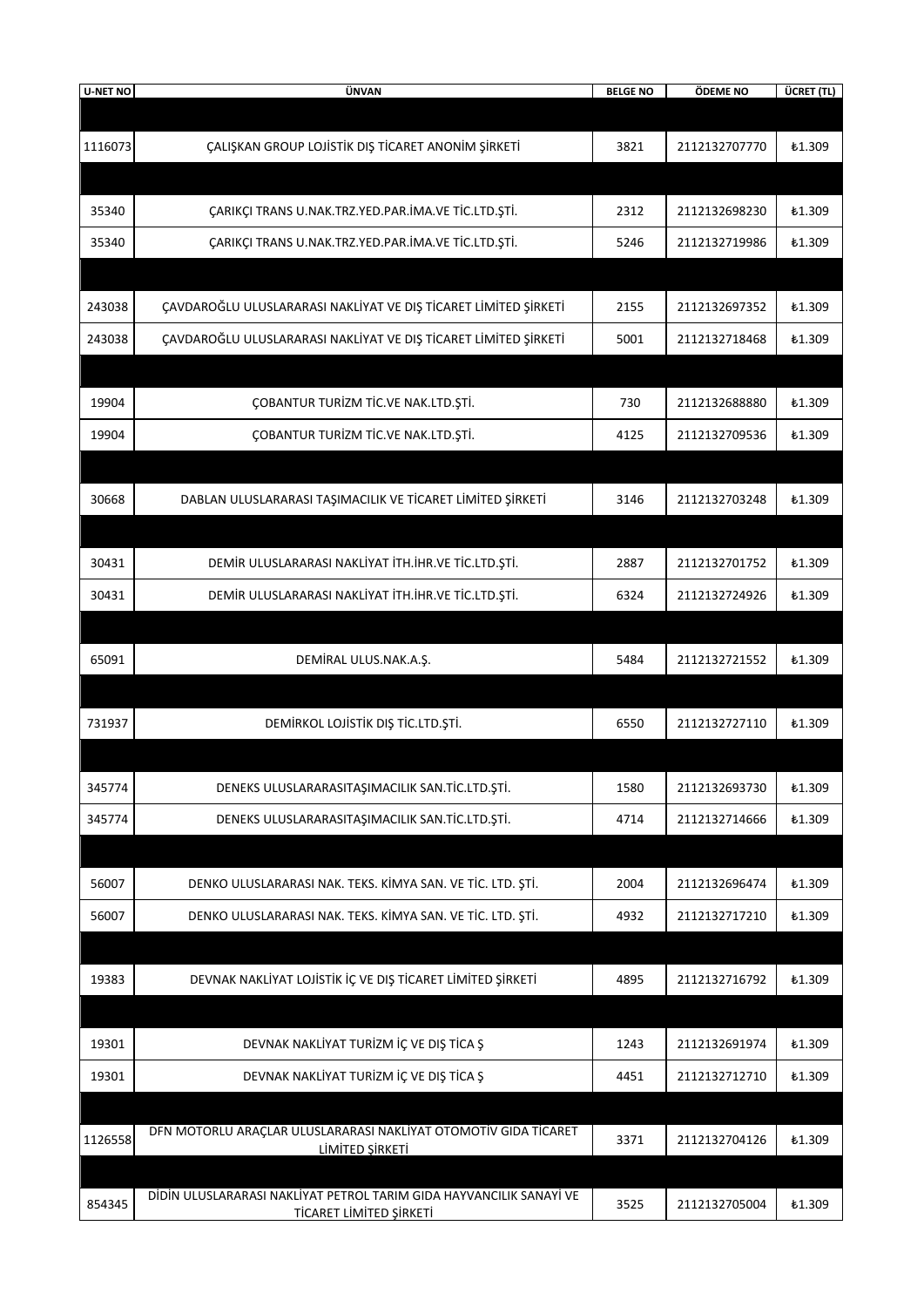| <b>U-NET NO</b> | ÜNVAN                                                                                                                                                | <b>BELGE NO</b> | ÖDEME NO      | ÜCRET (TL)    |
|-----------------|------------------------------------------------------------------------------------------------------------------------------------------------------|-----------------|---------------|---------------|
|                 |                                                                                                                                                      |                 |               |               |
| 55997           | DNT ULUSLARARASI NAKLIYE SANAYI TICARET LIMITED ŞIRKETI                                                                                              | 1266            | 2112132692212 | £1.309        |
| 55997           | DNT ULUSLARARASI NAKLIYE SANAYI TICARET LIMITED ŞIRKETI                                                                                              | 4458            | 2112132713058 | £1.309        |
|                 |                                                                                                                                                      |                 |               |               |
| 302313          | DOTA LOJİSTİK ANONİM ŞİRKETİ                                                                                                                         | 1175            | 2112132691334 | £1.309        |
| 302313          | DOTA LOJİSTİK ANONİM ŞİRKETİ                                                                                                                         | 4421            | 2112132712080 | £1.309        |
|                 |                                                                                                                                                      |                 |               |               |
| 32282           | DÜZCE ULUSLARARASI NAK.SAN.VE TİC.A.Ş.                                                                                                               | 3037            | 2112132702720 | £1.309        |
|                 |                                                                                                                                                      |                 |               |               |
| 99907           | EBAM ULUSLARARASI NAKLİYAT VE TİCARET LTD.ŞTİ.                                                                                                       | 1025            | 2112132690276 | £1.309        |
| 99907           | EBAM ULUSLARARASI NAKLİYAT VE TİCARET LTD.ŞTİ.                                                                                                       | 4294            | 2112132710954 | £1.309        |
|                 |                                                                                                                                                      |                 |               |               |
| 304090          | EGEMEN ANTREPO HİZMETLERİ BETON HAFRİYAT İNŞAAT NAKLİYAT TURİZM<br>TİCARET LİMİTED ŞİRKETİ                                                           | 790             | 2112132689038 | £1.309        |
| 304090          | EGEMEN ANTREPO HİZMETLERİ BETON HAFRİYAT İNŞAAT NAKLİYAT TURİZM<br>TİCARET LİMİTED ŞİRKETİ                                                           | 4157            | 2112132709716 | £1.309        |
|                 |                                                                                                                                                      |                 |               |               |
| 19914           | EKOL LOJİSTİK ANONİM ŞİRKETİ                                                                                                                         | 3859            | 2112132708658 | £1.309        |
|                 |                                                                                                                                                      |                 |               |               |
| 19303           | EKOL LOJİSTİK LTD.ŞTİ                                                                                                                                | 3847            | 2112132708298 | £1.309        |
|                 |                                                                                                                                                      |                 |               |               |
| 1034039         | EKSEN ULUSLARARASI LOJİS.VE TAŞ.HİZ.İÇ VE DIŞ TİC LT                                                                                                 | 6522            | 2112132726962 | £1.309        |
|                 |                                                                                                                                                      |                 |               |               |
| 24725           | ELMAS GRUP LOJISTIK TAŞIMACILIK DEPOLAMA DAGITIM VE TICARET ANONIM<br>ŞİRKETİ.<br>ELMAS GRUP LOJİSTİK TAŞIMACILIK DEPOLAMA DAĞITIM VE TİCARET ANONİM | 2401            | 2112132698960 | <b>£1.309</b> |
| 24725           | ŞİRKETİ.                                                                                                                                             | 5440            | 2112132721192 | £1.309        |
|                 | EMİROĞLU ULUSLARARASI NAKLİYAT İNŞAAT GIDA TARIM HAYVANCILIK SANAYİ                                                                                  |                 |               |               |
| 15392           | VE TİCARET LİMİTED ŞİRKETİ                                                                                                                           | 6495            | 2112132726782 | <b>£1.309</b> |
|                 |                                                                                                                                                      |                 |               |               |
| 19290           | ENCO İSTANBUL SEYAHAT VE TAŞIMACILIKTİC.LTD.ŞTİ.                                                                                                     | 1381            | 2112132692942 | <b>£1.309</b> |
| 19290           | ENCO İSTANBUL SEYAHAT VE TAŞIMACILIKTİC.LTD.ŞTİ.                                                                                                     | 4490            | 2112132713878 | ₺1.309        |
|                 |                                                                                                                                                      |                 |               |               |
| 1006272         | ENES ALKAN ULULARARASI NAKLIYAT SANAYI VE TICARET LIMITED ŞIRKETI                                                                                    | 3671            | 2112132706072 | ₺1.309        |
|                 |                                                                                                                                                      |                 |               |               |
| 41596           | ERHANLAR LOJİSTİK HİZMETLERİ TİCARET ANONİM ŞİRKETİ                                                                                                  | 2087            | 2112132697082 | <b>£1.309</b> |
| 41596           | ERHANLAR LOJİSTİK HİZMETLERİ TİCARET ANONİM ŞİRKETİ                                                                                                  | 4957            | 2112132718198 | ₺1.309        |
|                 | ERHANLAR ULUSLARARASI NAKLIYAT OTOMOTIV SANAYI VE TICARET ANONIM                                                                                     |                 |               |               |
| 57003           | <b>ŞİRKETİ</b>                                                                                                                                       | 1143            | 2112132691154 | <b>£1.309</b> |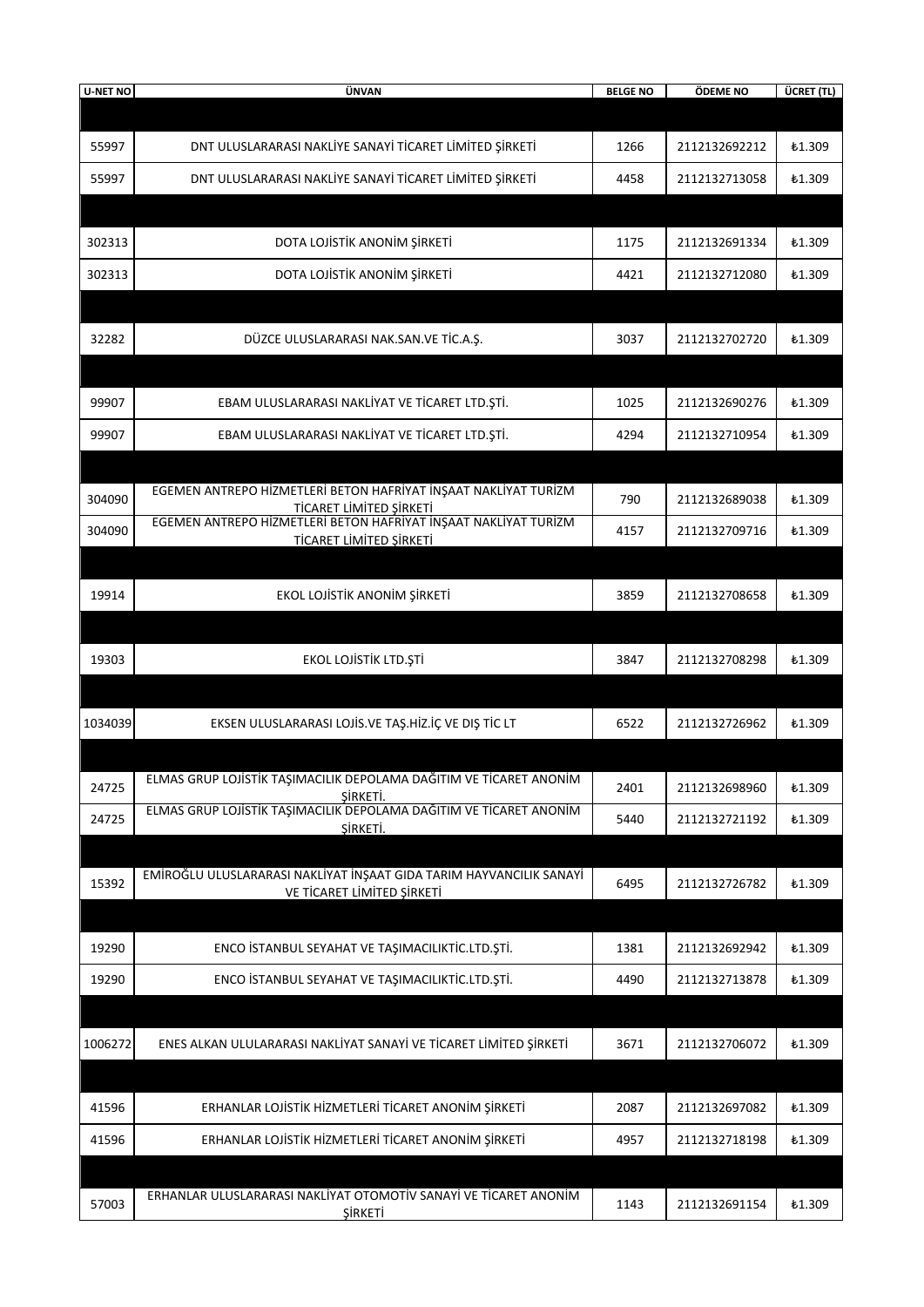| <b>U-NET NO</b> | ÜNVAN                                                                                         | <b>BELGE NO</b> | ÖDEME NO      | ÜCRET (TL)    |
|-----------------|-----------------------------------------------------------------------------------------------|-----------------|---------------|---------------|
| 57003           | ERHANLAR ULUSLARARASI NAKLIYAT OTOMOTIV SANAYI VE TICARET ANONIM<br>ŞİRKETİ                   | 4416            | 2112132711832 | <b>£1.309</b> |
|                 |                                                                                               |                 |               |               |
|                 |                                                                                               |                 |               |               |
| 72914           | ERMAN NAKLİYAT İTHALAT İHRACAT SANAYİ VE TİCARET LİMİTED ŞİRKETİ                              | 1241            | 2112132691884 | <b>£1.309</b> |
| 72914           | ERMAN NAKLİYAT İTHALAT İHRACAT SANAYİ VE TİCARET LİMİTED ŞİRKETİ                              | 4449            | 2112132712620 | <b>£1.309</b> |
|                 |                                                                                               |                 |               |               |
|                 |                                                                                               |                 |               |               |
| 14898           | EROL KARDEŞLER TURİZM SEYEHAT VE NAKLİYE SANAYİ TİCARET LİMİTED ŞİRKETİ.                      | 6317            | 2112132724836 | <b>£1.309</b> |
|                 |                                                                                               |                 |               |               |
| 819457          | ERPET DÜZCE PETROL ÜRÜNLERİ NAKLİYAT TURİZM SANAYİ VE TİCARET LİMİTED                         | 1867            | 2112132695686 | ₺1.309        |
|                 | SIRKETI<br>ERPET DÜZCE PETROL ÜRÜNLERİ NAKLIYAT TURİZM SANAYİ VE TİCARET LİMİTED              |                 |               |               |
| 819457          | ŞİRKETİ                                                                                       | 4851            | 2112132716332 | <b>£1.309</b> |
|                 |                                                                                               |                 |               |               |
| 779578          | EVOLOG NAKLIYAT VE LOJISTIK HIZMETLERI TICARET LIMITED ŞIRKETI                                | 3896            | 2112132708748 | £1.309        |
|                 |                                                                                               |                 |               |               |
|                 | EYÜP LOJİSTİK ULUSLARARASI KARA VE DENİZ NAKLİYATI TİCARET ANONİM                             |                 |               |               |
| 29865           | SIRKETI                                                                                       | 1080            | 2112132690726 | ₺1.309        |
| 29865           | EYÜP LOJİSTİK ULUSLARARASI KARA VE DENİZ NAKLİYATI TİCARET ANONİM<br>ŞİRKETİ                  | 4363            | 2112132711472 | £1.309        |
|                 |                                                                                               |                 |               |               |
|                 |                                                                                               |                 |               |               |
| 21679           | FEVZİ GANDUR LOJİSTİK A.Ş                                                                     | 6424            | 2112132725804 | <b>£1.309</b> |
|                 |                                                                                               |                 |               |               |
| 301881          | FLAY LOJİSTİK PETROLGIDA İTH.İHR.SANVE TİC.LTD.ŞTİ.                                           | 1184            | 2112132691424 | <b>£1.309</b> |
| 301881          | FLAY LOJİSTİK PETROLGIDA İTH.İHR.SANVE TİC.LTD.ŞTİ.                                           | 4422            | 2112132712170 | <b>£1.309</b> |
|                 |                                                                                               |                 |               |               |
|                 |                                                                                               |                 |               |               |
| 998803          | FLORA MADEN LOJİSTİK SANAYİ VE TİCARET LİMİTED ŞİRKETİ                                        | 1740            | 2112132694708 | <b>£1.309</b> |
|                 |                                                                                               |                 |               |               |
| 688092          | FORTRANS ULUSLARARASI TAŞIMACILIK VE DIŞTİC.LTD.ŞTİ.                                          | 2532            | 2112132699848 | £1.309        |
|                 |                                                                                               |                 |               |               |
| 688092          | FORTRANS ULUSLARARASI TAŞIMACILIK VE DIŞTİC.LTD.ŞTİ.                                          | 5609            | 2112132722520 | £1.309        |
|                 |                                                                                               |                 |               |               |
| 1112379         | FREE LINE LOJISTIK OTOMOTIV TURIZM INŞAAT İTHALAT İHRACAT SANAYİ VE<br>TİCARET ANONİM ŞİRKETİ | 2459            | 2112132699118 | <b>£1.309</b> |
| 1112379         | FREE LINE LOJISTIK OTOMOTIV TURIZM INŞAAT İTHALAT İHRACAT SANAYİ VE                           | 5442            | 2112132721372 | £1.309        |
|                 | TİCARET ANONİM ŞİRKETİ                                                                        |                 |               |               |
|                 |                                                                                               |                 |               |               |
| 19375           | FRİGO NEVNAK ULUSLARNAK.VE TİC.LTD.ŞTİ.                                                       | 1514            | 2112132693550 | £1.309        |
| 19375           | FRİGO NEVNAK ULUSLARNAK.VE TİC.LTD.ŞTİ.                                                       | 4657            | 2112132714486 | <b>£1.309</b> |
|                 |                                                                                               |                 |               |               |
|                 |                                                                                               |                 |               |               |
| 19322           | FULLSPED TAŞIMACILIKVE GÜM TİC LTD ŞTİ                                                        | 2366            | 2112132698690 | <b>£1.309</b> |
| 19322           | FULLSPED TAŞIMACILIKVE GÜM TİC LTD ŞTİ                                                        | 5411            | 2112132720764 | £1.309        |
|                 |                                                                                               |                 |               |               |
| 29762           | GÖK TRANS ULUSLARARASI NAK.VE TİC.LTD.ŞTİ.                                                    | 5152            | 2112132719076 | £1.309        |
|                 |                                                                                               |                 |               |               |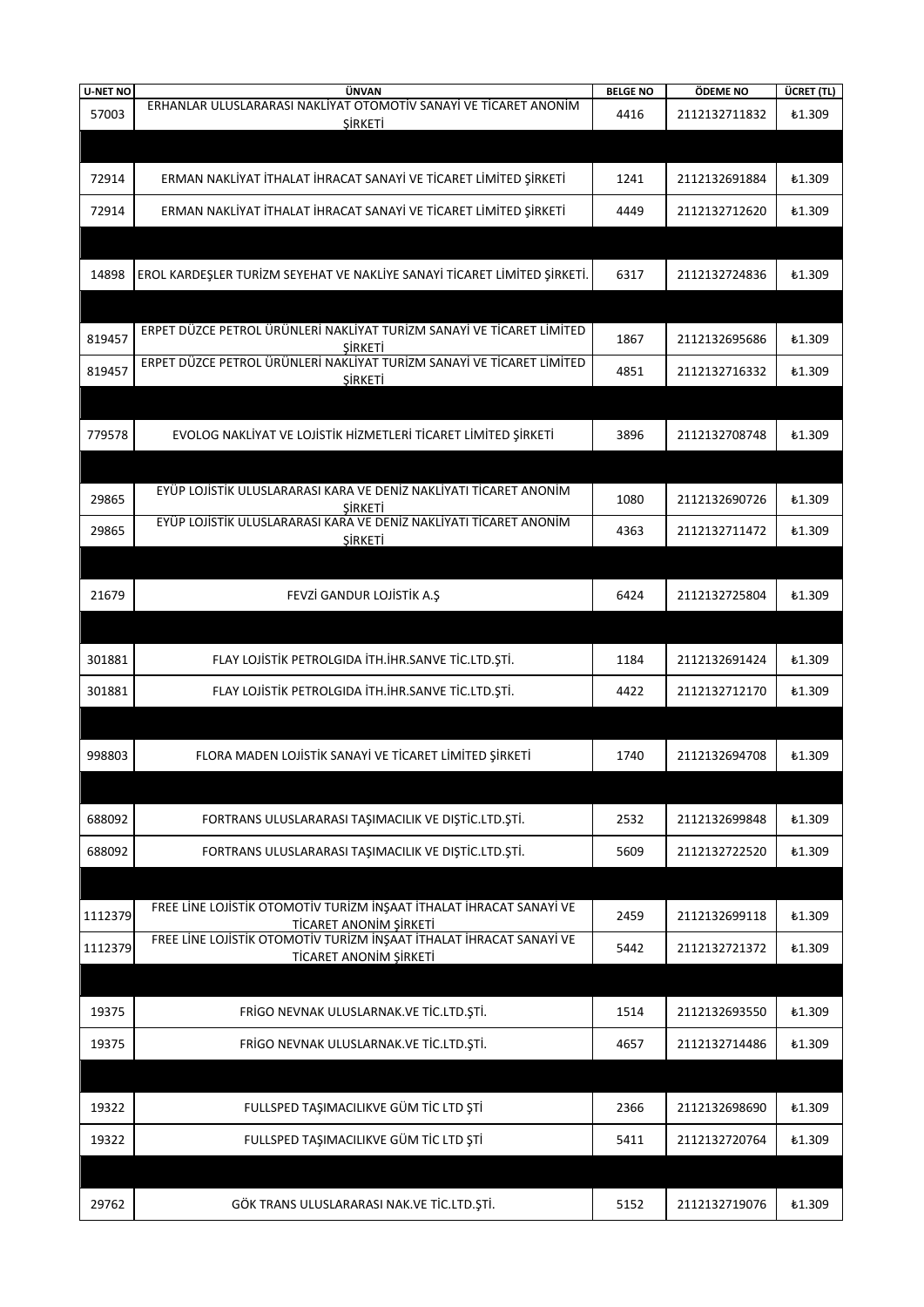| <b>U-NET NO</b> | ÜNVAN                                                                                                   | <b>BELGE NO</b> | ÖDEME NO      | ÜCRET (TL)    |
|-----------------|---------------------------------------------------------------------------------------------------------|-----------------|---------------|---------------|
|                 |                                                                                                         |                 |               |               |
| 22232           | GÖKBİL NAKLİYAT DEPOLAMA LOJİSTİK SANAYİ VE DIŞ TİCARET ANONİM ŞİRKETİ                                  | 3777            | 2112132706892 | <b>£1.309</b> |
|                 |                                                                                                         |                 |               |               |
|                 |                                                                                                         |                 |               |               |
| 19409           | GÖK-BORA ULUSLARARASI NAK.VE TİC.A.Ş.                                                                   | 671             | 2112132688330 | <b>£1.309</b> |
| 19409           | GÖK-BORA ULUSLARARASI NAK.VE TİC.A.S.                                                                   | 3903            | 2112132708838 | £1.309        |
|                 |                                                                                                         |                 |               |               |
|                 |                                                                                                         |                 |               |               |
| 791633          | GÖKDENİZ ULUSLARARASI TAŞIMACILIK VE DIŞTİCARET LİMİTED ŞİRKETİ                                         | 5455            | 2112132721462 | £1.309        |
|                 |                                                                                                         |                 |               |               |
| 462843          | GÖKDENIZLER OTOMOTIV LOJISTIK VE MÜHENDISLIK SANAYI TICARET LIMITED                                     | 2421            | 2112132699028 | £1.309        |
|                 | <b>SIRKETI</b><br>GÖKDENIZLER OTOMOTIV LOJISTIK VE MÜHENDISLIK SANAYI TICARET LIMITED                   |                 |               |               |
| 462843          | SIRKETI                                                                                                 | 5441            | 2112132721282 | £1.309        |
|                 |                                                                                                         |                 |               |               |
| 15394           | GÖLOVA ULUS. NAK. VE TİC. LTD. ŞTİ.                                                                     | 2823            | 2112132701482 | £1.309        |
| 15394           | GÖLOVA ULUS. NAK. VE TİC. LTD. ŞTİ.                                                                     | 6187            | 2112132724106 | £1.309        |
|                 |                                                                                                         |                 |               |               |
|                 |                                                                                                         |                 |               |               |
| 38883           | GÖZDE NAK.İTH.İHRC.TRZ.İNŞ.TAAH.GIDA SAN.VE TİC.LTD.ŞTİ.                                                | 6463            | 2112132726502 | <b>£1.309</b> |
|                 |                                                                                                         |                 |               |               |
| 19367           | GREENEKS ULUSLARASITAŞIMACILIK SAN.VE TİC AŞ.                                                           | 1730            | 2112132694618 | <b>£1.309</b> |
|                 |                                                                                                         |                 |               |               |
| 19367           | GREENEKS ULUSLARASITAŞIMACILIK SAN.VE TİC AŞ.                                                           | 4804            | 2112132715544 | £1.309        |
|                 |                                                                                                         |                 |               |               |
| 336415          | GÜLEÇ-TRANSPORT ULSLTAŞ.PET.GID.TEKS.ELKSAN.VE TİC.LTD.ŞTİ                                              | 3134            | 2112132703068 | £1.309        |
|                 |                                                                                                         |                 |               |               |
|                 | GÜLER ULUSLARARASI NAKLİYAT TURİZM GIDA TOPRAK MAHSÜLLERİ TAHAHÜT                                       |                 | 2112132705464 |               |
| 29382           | İTHALAT İHRACAT SANAYİ VE TİCARET LİMİTED ŞİRKETİ                                                       | 3590            |               | <b>£1.309</b> |
|                 |                                                                                                         |                 |               |               |
| 29751           | GÜNSALDI GÜBRE PAZARLAMA GIDA TİCARET VE TAŞIMACILIK LİMİTED ŞİRKETİ                                    | 1139            | 2112132691064 | <b>£1.309</b> |
| 29751           | GÜNSALDI GÜBRE PAZARLAMA GIDA TİCARET VE TAŞIMACILIK LİMİTED ŞİRKETİ                                    | 4411            | 2112132711742 | £1.309        |
|                 |                                                                                                         |                 |               |               |
|                 |                                                                                                         |                 |               |               |
| 38841           | GÜRSOY NAKLİYAT TURİZM İNŞAAT TAAHHÜT VE TİCARET LTD.ŞTİ.                                               | 5144            | 2112132718918 | <b>£1.309</b> |
|                 |                                                                                                         |                 |               |               |
| 749543          | GÜVEN ASFALT PETROL ÜRÜNLERİ ULUSLARARASI TAŞIMACILIK TİCARET VE                                        | 77              | 2112132688060 | ₺3.930        |
|                 | SANAYİ ANONİM SİRKETİ<br>GÜVEN ASFALT PETROL ÜRÜNLERİ ULUSLARARASI TAŞIMACILIK TİCARET VE               |                 |               |               |
| 749543          | SANAYİ ANONİM ŞİRKETİ                                                                                   | 1657            | 2112132694168 | £1.309        |
| 749543          | GÜVEN ASFALT PETROL ÜRÜNLERİ ULUSLARARASI TAŞIMACILIK TİCARET VE<br>SANAYİ ANONİM ŞİRKETİ               | 4757            | 2112132715094 | £1.309        |
|                 |                                                                                                         |                 |               |               |
| 1027461         | GÜVENDİ ULUSLARARASI NAKLİYAT TURİZM AKARYAKIT GIDA VE ORMAN                                            | 3822            | 2112132707860 | <b>£1.309</b> |
|                 | ÜRÜNLERİ İTHALAT VE İHRACAT TİCARET LİMİTED ŞİRKETİ                                                     |                 |               |               |
|                 |                                                                                                         |                 |               |               |
| 888913          | HARBİ ÖZEL İSTİHDAM BÜRO HİZMETLERİ TAŞIMACILIK TEMİZLİK TAŞERONLUK<br>SANAYİ VE TİCARET LİMİTED ŞİRKET | 3810            | 2112132707400 | <b>£1.309</b> |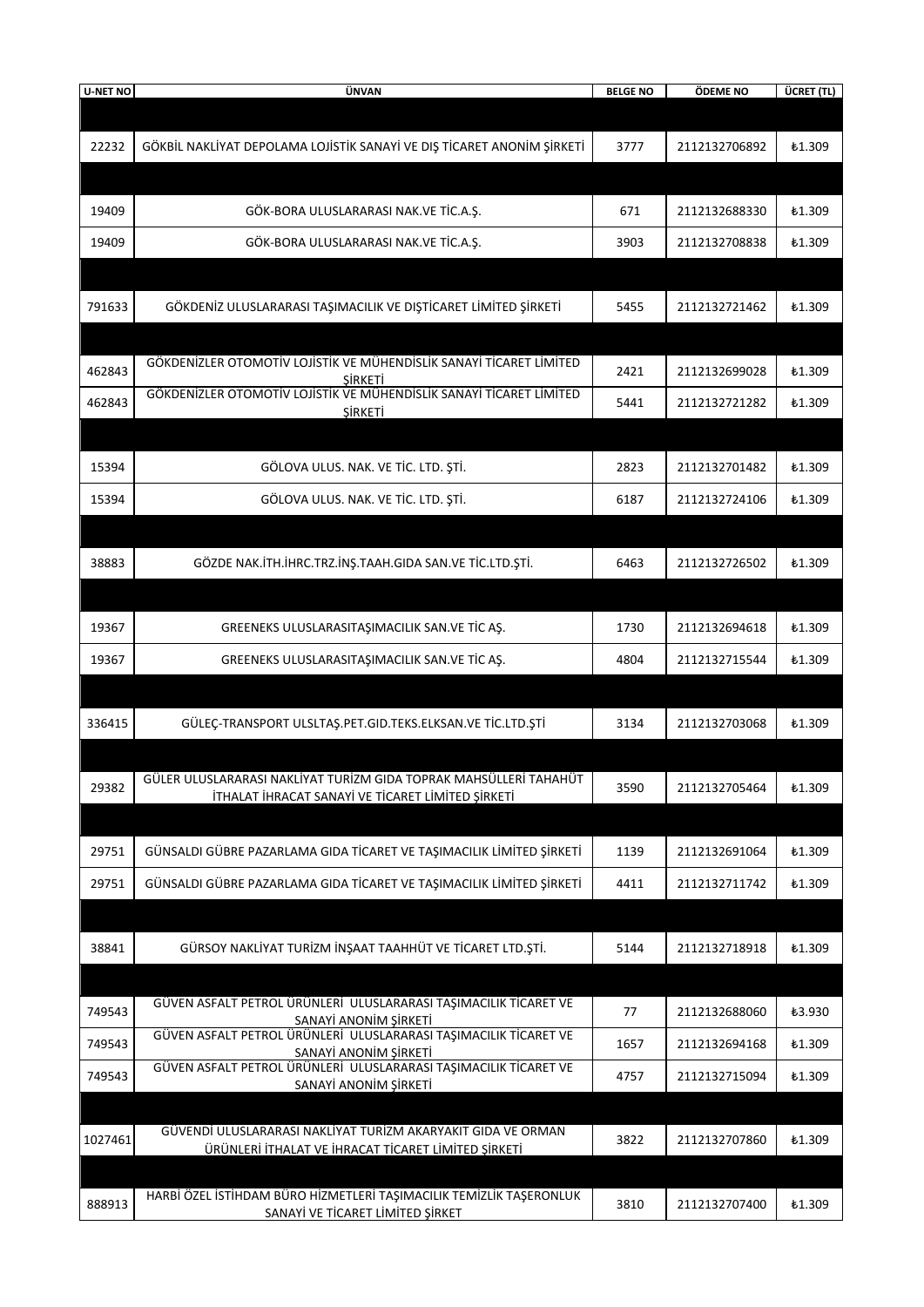| 21088<br>HİLAL TRANS ULUSLARARASI NAK. VE TİC.A.Ş.<br>989<br>2112132690096<br><b>£1.309</b><br>21088<br>HİLAL TRANS ULUSLARARASI NAK. VE TİC.A.Ş.<br>2112132710774<br>4278<br>£1.309<br>HİTİT GLOBAL LOJİSTİK ULUSLARARASI NAKLİYAT TURZ.İNŞ.TEKS.TİC.VE<br>566733<br>5007<br>2112132718558<br><b>£1.309</b><br>SAN.LTD.ŞTİ.<br>HK SEYTAŞ ULUS.TAŞ.AĞIR NAKLİYAT VE TİC.LTD.ŞTİ.<br>30452<br>3492<br>2112132704766<br><b>£1.309</b><br>648958<br>HNR LOJİSTİK ANONİM ŞİRKETİ<br>846<br>2112132689128<br>₺1.309<br>HNR LOJİSTİK ANONİM ŞİRKETİ<br>648958<br>2112132709806<br>4158<br>£1.309<br>HÖDLMAYR NAKLIYAT VE TİCARET LİMİTED ŞİRKETİ.<br>695868<br>6369<br>2112132725354<br><b>£1.309</b><br>HSG NAKLIYAT LOJISTIK TAŞ TUR SAN VE TICLTD ŞTI<br>323586<br>3179<br>2112132703338<br>£1.309<br>HTG KAYALAR ULUSLARARASI TAŞIMACILIK DIŞ TİCARET LİMİTED ŞİRKETİ.<br>809089<br>5201<br>2112132719346<br><b>£1.309</b><br>HÜNER GLOBAL LOJİSTİK ANONİM ŞİRKETİ<br>19081<br>704<br>2112132688600<br>₺1.309<br>HÜNER GLOBAL LOJİSTİK ANONİM ŞİRKETİ<br>19081<br>4077<br>2112132709266<br><b>£1.309</b><br>HYT-KARAKAŞ ULUSLARARASI NAKLİYAT TAŞIMACILIK PETROL VE PETROL<br>651884<br>3836<br>2112132708018<br><b>£1.309</b><br>ÜRÜNLERİ SANAYİ VE TİCARET LİMİTED ŞİRKETİ<br>INFO LOJİSTİK DIŞ TİCARET LİMİTED ŞİRKETİ<br>890330<br>3808<br>2112132707310<br>₺1.309<br>IŞIKLAR NAK.PET.ÜRÜN.İNŞ.TEKS.GIDA SAN.VE TİC.LTD.ŞTİ.<br>62044<br>3797<br>2112132707220<br>₺1.309<br>İBRAHİM ŞEFLEK NAK. TAAH. VE TİC. LTD. ŞTİ.<br>15049<br>1676<br>2112132694438<br>₺1.309<br>İBRAHİM ŞEFLEK NAK. TAAH. VE TİC. LTD. ŞTİ.<br>15049<br>4785<br>2112132715364<br>£1.309<br>30063<br>İKRA LOJİSTİK ULUSLARARASI TAŞIMACILIK VE TİC.A.Ş.<br>1090<br>2112132690816<br>₺1.309<br>İKRA LOJİSTİK ULUSLARARASI TAŞIMACILIK VE TİC.A.Ş.<br>30063<br>2112132711562<br>₺1.309<br>4368<br>100077<br>İMSAN TARIM.GIDA.AKRY.TEKS.NAK.SAN.VE TİC.LTD.ŞTİ.<br>1979<br>2112132696384<br>£1.309<br>İMSAN TARIM.GIDA.AKRY.TEKS.NAK.SAN.VE TİC.LTD.ŞTİ.<br>100077<br>2112132717120<br><b>£1.309</b><br>4920 | <b>U-NET NO</b> | ÜNVAN | <b>BELGE NO</b> | ÖDEME NO | ÜCRET (TL) |
|-----------------------------------------------------------------------------------------------------------------------------------------------------------------------------------------------------------------------------------------------------------------------------------------------------------------------------------------------------------------------------------------------------------------------------------------------------------------------------------------------------------------------------------------------------------------------------------------------------------------------------------------------------------------------------------------------------------------------------------------------------------------------------------------------------------------------------------------------------------------------------------------------------------------------------------------------------------------------------------------------------------------------------------------------------------------------------------------------------------------------------------------------------------------------------------------------------------------------------------------------------------------------------------------------------------------------------------------------------------------------------------------------------------------------------------------------------------------------------------------------------------------------------------------------------------------------------------------------------------------------------------------------------------------------------------------------------------------------------------------------------------------------------------------------------------------------------------------------------------------------------------------------------------------------------------------------------------------------------------------------------------------------------------------------------------------------------------|-----------------|-------|-----------------|----------|------------|
|                                                                                                                                                                                                                                                                                                                                                                                                                                                                                                                                                                                                                                                                                                                                                                                                                                                                                                                                                                                                                                                                                                                                                                                                                                                                                                                                                                                                                                                                                                                                                                                                                                                                                                                                                                                                                                                                                                                                                                                                                                                                                   |                 |       |                 |          |            |
|                                                                                                                                                                                                                                                                                                                                                                                                                                                                                                                                                                                                                                                                                                                                                                                                                                                                                                                                                                                                                                                                                                                                                                                                                                                                                                                                                                                                                                                                                                                                                                                                                                                                                                                                                                                                                                                                                                                                                                                                                                                                                   |                 |       |                 |          |            |
|                                                                                                                                                                                                                                                                                                                                                                                                                                                                                                                                                                                                                                                                                                                                                                                                                                                                                                                                                                                                                                                                                                                                                                                                                                                                                                                                                                                                                                                                                                                                                                                                                                                                                                                                                                                                                                                                                                                                                                                                                                                                                   |                 |       |                 |          |            |
|                                                                                                                                                                                                                                                                                                                                                                                                                                                                                                                                                                                                                                                                                                                                                                                                                                                                                                                                                                                                                                                                                                                                                                                                                                                                                                                                                                                                                                                                                                                                                                                                                                                                                                                                                                                                                                                                                                                                                                                                                                                                                   |                 |       |                 |          |            |
|                                                                                                                                                                                                                                                                                                                                                                                                                                                                                                                                                                                                                                                                                                                                                                                                                                                                                                                                                                                                                                                                                                                                                                                                                                                                                                                                                                                                                                                                                                                                                                                                                                                                                                                                                                                                                                                                                                                                                                                                                                                                                   |                 |       |                 |          |            |
|                                                                                                                                                                                                                                                                                                                                                                                                                                                                                                                                                                                                                                                                                                                                                                                                                                                                                                                                                                                                                                                                                                                                                                                                                                                                                                                                                                                                                                                                                                                                                                                                                                                                                                                                                                                                                                                                                                                                                                                                                                                                                   |                 |       |                 |          |            |
|                                                                                                                                                                                                                                                                                                                                                                                                                                                                                                                                                                                                                                                                                                                                                                                                                                                                                                                                                                                                                                                                                                                                                                                                                                                                                                                                                                                                                                                                                                                                                                                                                                                                                                                                                                                                                                                                                                                                                                                                                                                                                   |                 |       |                 |          |            |
|                                                                                                                                                                                                                                                                                                                                                                                                                                                                                                                                                                                                                                                                                                                                                                                                                                                                                                                                                                                                                                                                                                                                                                                                                                                                                                                                                                                                                                                                                                                                                                                                                                                                                                                                                                                                                                                                                                                                                                                                                                                                                   |                 |       |                 |          |            |
|                                                                                                                                                                                                                                                                                                                                                                                                                                                                                                                                                                                                                                                                                                                                                                                                                                                                                                                                                                                                                                                                                                                                                                                                                                                                                                                                                                                                                                                                                                                                                                                                                                                                                                                                                                                                                                                                                                                                                                                                                                                                                   |                 |       |                 |          |            |
|                                                                                                                                                                                                                                                                                                                                                                                                                                                                                                                                                                                                                                                                                                                                                                                                                                                                                                                                                                                                                                                                                                                                                                                                                                                                                                                                                                                                                                                                                                                                                                                                                                                                                                                                                                                                                                                                                                                                                                                                                                                                                   |                 |       |                 |          |            |
|                                                                                                                                                                                                                                                                                                                                                                                                                                                                                                                                                                                                                                                                                                                                                                                                                                                                                                                                                                                                                                                                                                                                                                                                                                                                                                                                                                                                                                                                                                                                                                                                                                                                                                                                                                                                                                                                                                                                                                                                                                                                                   |                 |       |                 |          |            |
|                                                                                                                                                                                                                                                                                                                                                                                                                                                                                                                                                                                                                                                                                                                                                                                                                                                                                                                                                                                                                                                                                                                                                                                                                                                                                                                                                                                                                                                                                                                                                                                                                                                                                                                                                                                                                                                                                                                                                                                                                                                                                   |                 |       |                 |          |            |
|                                                                                                                                                                                                                                                                                                                                                                                                                                                                                                                                                                                                                                                                                                                                                                                                                                                                                                                                                                                                                                                                                                                                                                                                                                                                                                                                                                                                                                                                                                                                                                                                                                                                                                                                                                                                                                                                                                                                                                                                                                                                                   |                 |       |                 |          |            |
|                                                                                                                                                                                                                                                                                                                                                                                                                                                                                                                                                                                                                                                                                                                                                                                                                                                                                                                                                                                                                                                                                                                                                                                                                                                                                                                                                                                                                                                                                                                                                                                                                                                                                                                                                                                                                                                                                                                                                                                                                                                                                   |                 |       |                 |          |            |
|                                                                                                                                                                                                                                                                                                                                                                                                                                                                                                                                                                                                                                                                                                                                                                                                                                                                                                                                                                                                                                                                                                                                                                                                                                                                                                                                                                                                                                                                                                                                                                                                                                                                                                                                                                                                                                                                                                                                                                                                                                                                                   |                 |       |                 |          |            |
|                                                                                                                                                                                                                                                                                                                                                                                                                                                                                                                                                                                                                                                                                                                                                                                                                                                                                                                                                                                                                                                                                                                                                                                                                                                                                                                                                                                                                                                                                                                                                                                                                                                                                                                                                                                                                                                                                                                                                                                                                                                                                   |                 |       |                 |          |            |
|                                                                                                                                                                                                                                                                                                                                                                                                                                                                                                                                                                                                                                                                                                                                                                                                                                                                                                                                                                                                                                                                                                                                                                                                                                                                                                                                                                                                                                                                                                                                                                                                                                                                                                                                                                                                                                                                                                                                                                                                                                                                                   |                 |       |                 |          |            |
|                                                                                                                                                                                                                                                                                                                                                                                                                                                                                                                                                                                                                                                                                                                                                                                                                                                                                                                                                                                                                                                                                                                                                                                                                                                                                                                                                                                                                                                                                                                                                                                                                                                                                                                                                                                                                                                                                                                                                                                                                                                                                   |                 |       |                 |          |            |
|                                                                                                                                                                                                                                                                                                                                                                                                                                                                                                                                                                                                                                                                                                                                                                                                                                                                                                                                                                                                                                                                                                                                                                                                                                                                                                                                                                                                                                                                                                                                                                                                                                                                                                                                                                                                                                                                                                                                                                                                                                                                                   |                 |       |                 |          |            |
|                                                                                                                                                                                                                                                                                                                                                                                                                                                                                                                                                                                                                                                                                                                                                                                                                                                                                                                                                                                                                                                                                                                                                                                                                                                                                                                                                                                                                                                                                                                                                                                                                                                                                                                                                                                                                                                                                                                                                                                                                                                                                   |                 |       |                 |          |            |
|                                                                                                                                                                                                                                                                                                                                                                                                                                                                                                                                                                                                                                                                                                                                                                                                                                                                                                                                                                                                                                                                                                                                                                                                                                                                                                                                                                                                                                                                                                                                                                                                                                                                                                                                                                                                                                                                                                                                                                                                                                                                                   |                 |       |                 |          |            |
|                                                                                                                                                                                                                                                                                                                                                                                                                                                                                                                                                                                                                                                                                                                                                                                                                                                                                                                                                                                                                                                                                                                                                                                                                                                                                                                                                                                                                                                                                                                                                                                                                                                                                                                                                                                                                                                                                                                                                                                                                                                                                   |                 |       |                 |          |            |
|                                                                                                                                                                                                                                                                                                                                                                                                                                                                                                                                                                                                                                                                                                                                                                                                                                                                                                                                                                                                                                                                                                                                                                                                                                                                                                                                                                                                                                                                                                                                                                                                                                                                                                                                                                                                                                                                                                                                                                                                                                                                                   |                 |       |                 |          |            |
|                                                                                                                                                                                                                                                                                                                                                                                                                                                                                                                                                                                                                                                                                                                                                                                                                                                                                                                                                                                                                                                                                                                                                                                                                                                                                                                                                                                                                                                                                                                                                                                                                                                                                                                                                                                                                                                                                                                                                                                                                                                                                   |                 |       |                 |          |            |
|                                                                                                                                                                                                                                                                                                                                                                                                                                                                                                                                                                                                                                                                                                                                                                                                                                                                                                                                                                                                                                                                                                                                                                                                                                                                                                                                                                                                                                                                                                                                                                                                                                                                                                                                                                                                                                                                                                                                                                                                                                                                                   |                 |       |                 |          |            |
|                                                                                                                                                                                                                                                                                                                                                                                                                                                                                                                                                                                                                                                                                                                                                                                                                                                                                                                                                                                                                                                                                                                                                                                                                                                                                                                                                                                                                                                                                                                                                                                                                                                                                                                                                                                                                                                                                                                                                                                                                                                                                   |                 |       |                 |          |            |
|                                                                                                                                                                                                                                                                                                                                                                                                                                                                                                                                                                                                                                                                                                                                                                                                                                                                                                                                                                                                                                                                                                                                                                                                                                                                                                                                                                                                                                                                                                                                                                                                                                                                                                                                                                                                                                                                                                                                                                                                                                                                                   |                 |       |                 |          |            |
|                                                                                                                                                                                                                                                                                                                                                                                                                                                                                                                                                                                                                                                                                                                                                                                                                                                                                                                                                                                                                                                                                                                                                                                                                                                                                                                                                                                                                                                                                                                                                                                                                                                                                                                                                                                                                                                                                                                                                                                                                                                                                   |                 |       |                 |          |            |
|                                                                                                                                                                                                                                                                                                                                                                                                                                                                                                                                                                                                                                                                                                                                                                                                                                                                                                                                                                                                                                                                                                                                                                                                                                                                                                                                                                                                                                                                                                                                                                                                                                                                                                                                                                                                                                                                                                                                                                                                                                                                                   |                 |       |                 |          |            |
|                                                                                                                                                                                                                                                                                                                                                                                                                                                                                                                                                                                                                                                                                                                                                                                                                                                                                                                                                                                                                                                                                                                                                                                                                                                                                                                                                                                                                                                                                                                                                                                                                                                                                                                                                                                                                                                                                                                                                                                                                                                                                   |                 |       |                 |          |            |
|                                                                                                                                                                                                                                                                                                                                                                                                                                                                                                                                                                                                                                                                                                                                                                                                                                                                                                                                                                                                                                                                                                                                                                                                                                                                                                                                                                                                                                                                                                                                                                                                                                                                                                                                                                                                                                                                                                                                                                                                                                                                                   |                 |       |                 |          |            |
|                                                                                                                                                                                                                                                                                                                                                                                                                                                                                                                                                                                                                                                                                                                                                                                                                                                                                                                                                                                                                                                                                                                                                                                                                                                                                                                                                                                                                                                                                                                                                                                                                                                                                                                                                                                                                                                                                                                                                                                                                                                                                   |                 |       |                 |          |            |
|                                                                                                                                                                                                                                                                                                                                                                                                                                                                                                                                                                                                                                                                                                                                                                                                                                                                                                                                                                                                                                                                                                                                                                                                                                                                                                                                                                                                                                                                                                                                                                                                                                                                                                                                                                                                                                                                                                                                                                                                                                                                                   |                 |       |                 |          |            |
|                                                                                                                                                                                                                                                                                                                                                                                                                                                                                                                                                                                                                                                                                                                                                                                                                                                                                                                                                                                                                                                                                                                                                                                                                                                                                                                                                                                                                                                                                                                                                                                                                                                                                                                                                                                                                                                                                                                                                                                                                                                                                   |                 |       |                 |          |            |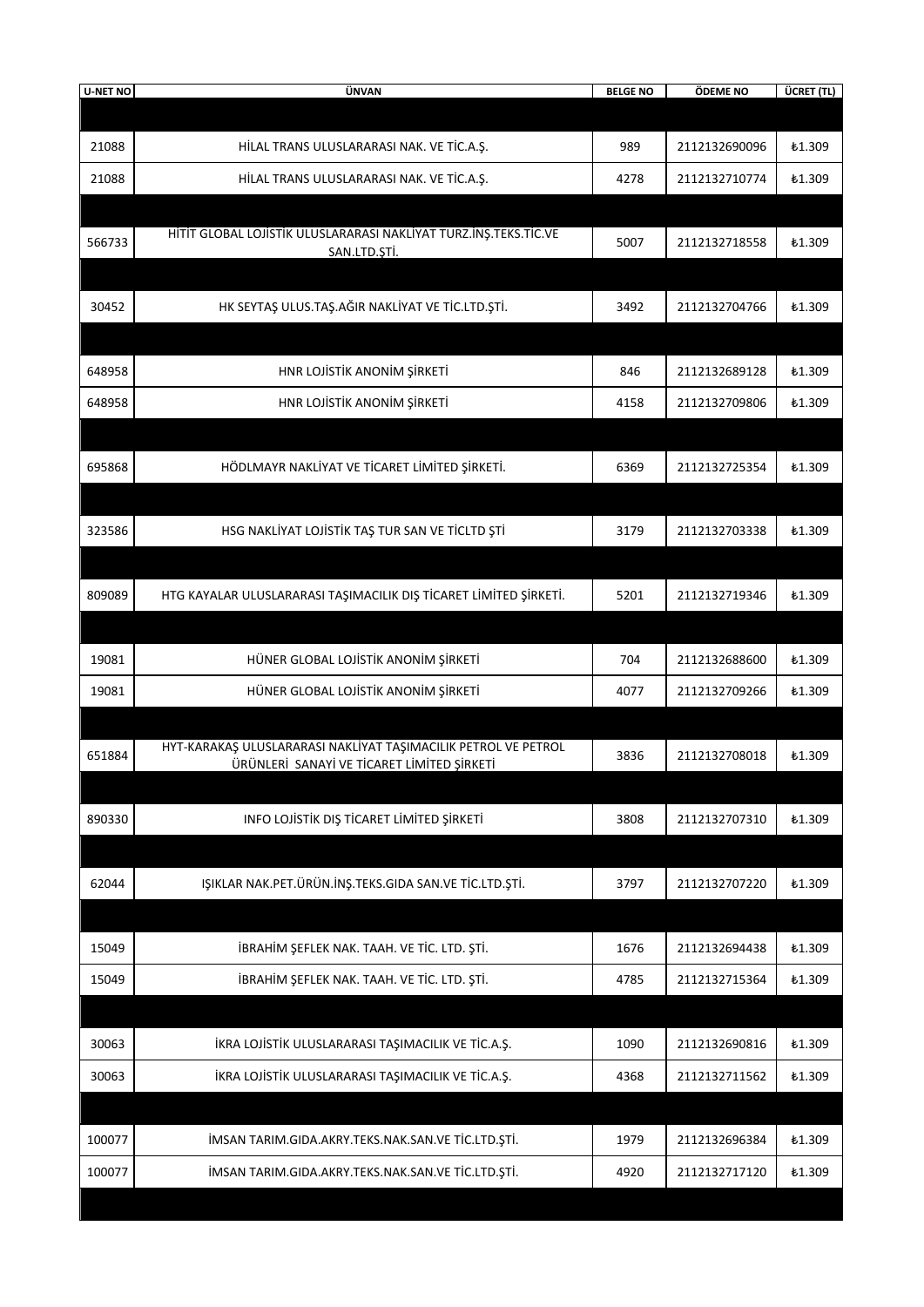| <b>U-NET NO</b> | ÜNVAN                                                                                                       | <b>BELGE NO</b> | ÖDEME NO      | ÜCRET (TL)    |
|-----------------|-------------------------------------------------------------------------------------------------------------|-----------------|---------------|---------------|
| 30568           | İRMAKLAR ULUS.TAŞ.PET.GD.OTOM.KUY.İTH.İHR.SAN.VE TİC.LTD.ŞTİ.                                               | 3118            | 2112132702900 | £1.309        |
|                 |                                                                                                             |                 |               |               |
| 300828          | İSTANBUL LOJİSTİK HİZMETLERİ TAŞ.VETİC.LTD.ŞTİ.                                                             | 1832            | 2112132695406 | <b>£1.309</b> |
| 300828          | İSTANBUL LOJİSTİK HİZMETLERİ TAŞ.VETİC.LTD.ŞTİ.                                                             | 4831            | 2112132716152 | <b>£1.309</b> |
|                 |                                                                                                             |                 |               |               |
| 57203           | İZTAŞ İZMİR ULUSLARARASI TAŞ. VE TİC. A. Ş.                                                                 | 6435            | 2112132726232 | <b>£1.309</b> |
|                 |                                                                                                             |                 |               |               |
| 813313          | KARABOZLAR TAŞIMACILIK NAKLİYAT TİCARET LİMİTED ŞİRKETİ                                                     | 6227            | 2112132724386 | £1.309        |
|                 |                                                                                                             |                 |               |               |
| 1032296         | KARAÇAY ULUSLARARASI TAŞIMACILIK OTO ALIM SATIM İTHALAT İHRACAT VE<br>TİCARET LİMİTED ŞİRKETİ               | 6350            | 2112132725264 | £1.309        |
|                 |                                                                                                             |                 |               |               |
| 19052           | KARAKUŞ İTH.İHR.ULUSLARARASI TAŞ.SANVE TİC.A.Ş.                                                             | 2481            | 2112132699578 | <b>£1.309</b> |
| 19052           | KARAKUŞ İTH.İHR.ULUSLARARASI TAŞ.SANVE TİC.A.Ş.                                                             | 5573            | 2112132722160 | <b>£1.309</b> |
|                 |                                                                                                             |                 |               |               |
| 1103013         | KARASULAR ULUSLARARASI TAŞIMICALIK AYAKABICILIK İMALAT SANAYİ VE<br>TİCARET İTHALAT İHRACAT LİMİDET ŞİRKETİ | 3608            | 2112132705644 | <b>£1.309</b> |
|                 |                                                                                                             |                 |               |               |
| 73296           | KARDEŞLER TARIM ÜR.PAZ.NAK.CAN.HAY.PET.G.L.İ.T.S.T.LTD.ŞTİ.                                                 | 3075            | 2112132702810 | £1.309        |
|                 |                                                                                                             |                 |               |               |
| 19048           | KARINCA LOJİSTİK ANONİM ŞİRKETİ                                                                             | 5070            | 2112132718738 | <b>£1.309</b> |
|                 |                                                                                                             |                 |               |               |
| 19265           | KARSAN KARADENİZ KİMYA VE GIDA SANAYİ TİC.LTD.ŞTİ.                                                          | 2285            | 2112132698140 | £1.309        |
| 19265           | KARSAN KARADENİZ KİMYA VE GIDA SANAYİ TİC.LTD.ŞTİ.                                                          | 5238            | 2112132719896 | <b>£1.309</b> |
|                 |                                                                                                             |                 |               |               |
| 320762          | KARTAL LOJİSTİK İNŞ. TURİZM PETROL SAN. VE TİC. LTD. ŞTİ.                                                   | 6375            | 2112132725444 | <b>£1.309</b> |
|                 |                                                                                                             |                 |               |               |
| 294619          | KAVAK ULUSLARARASI TAŞIMACILIK MAKİNE SANAYİ VE TİCARET LİMİTED ŞİRKETİ                                     | 1129            | 2112132690906 | <b>£1.309</b> |
| 294619          | KAVAK ULUSLARARASI TAŞIMACILIK MAKİNE SANAYİ VE TİCARET LİMİTED ŞİRKETİ                                     | 4387            | 2112132711652 | <b>£1.309</b> |
|                 |                                                                                                             |                 |               |               |
| 856545          | KAYABEY TRANS LOJİSTİK VE TİC.LTD.ŞTİ.                                                                      | 2684            | 2112132700784 | <b>£1.309</b> |
| 856545          | KAYABEY TRANS LOJİSTİK VE TİC.LTD.ŞTİ.                                                                      | 5784            | 2112132723598 | £1.309        |
|                 |                                                                                                             |                 |               |               |
| 19283           | KAYATUR LOJİSTİK ANONİM ŞİRKETİ                                                                             | 6462            | 2112132726412 | <b>£1.309</b> |
|                 |                                                                                                             |                 |               |               |
| 757406          | KAYNAŞLI EKSPRES ULULARARASI NAKLİYAT ORMAN ÜRÜNLERİ GIDA İNŞAAT<br>TİCARET LİMİTED ŞİRKETİ                 | 3638            | 2112132705914 | <b>£1.309</b> |
|                 |                                                                                                             |                 |               |               |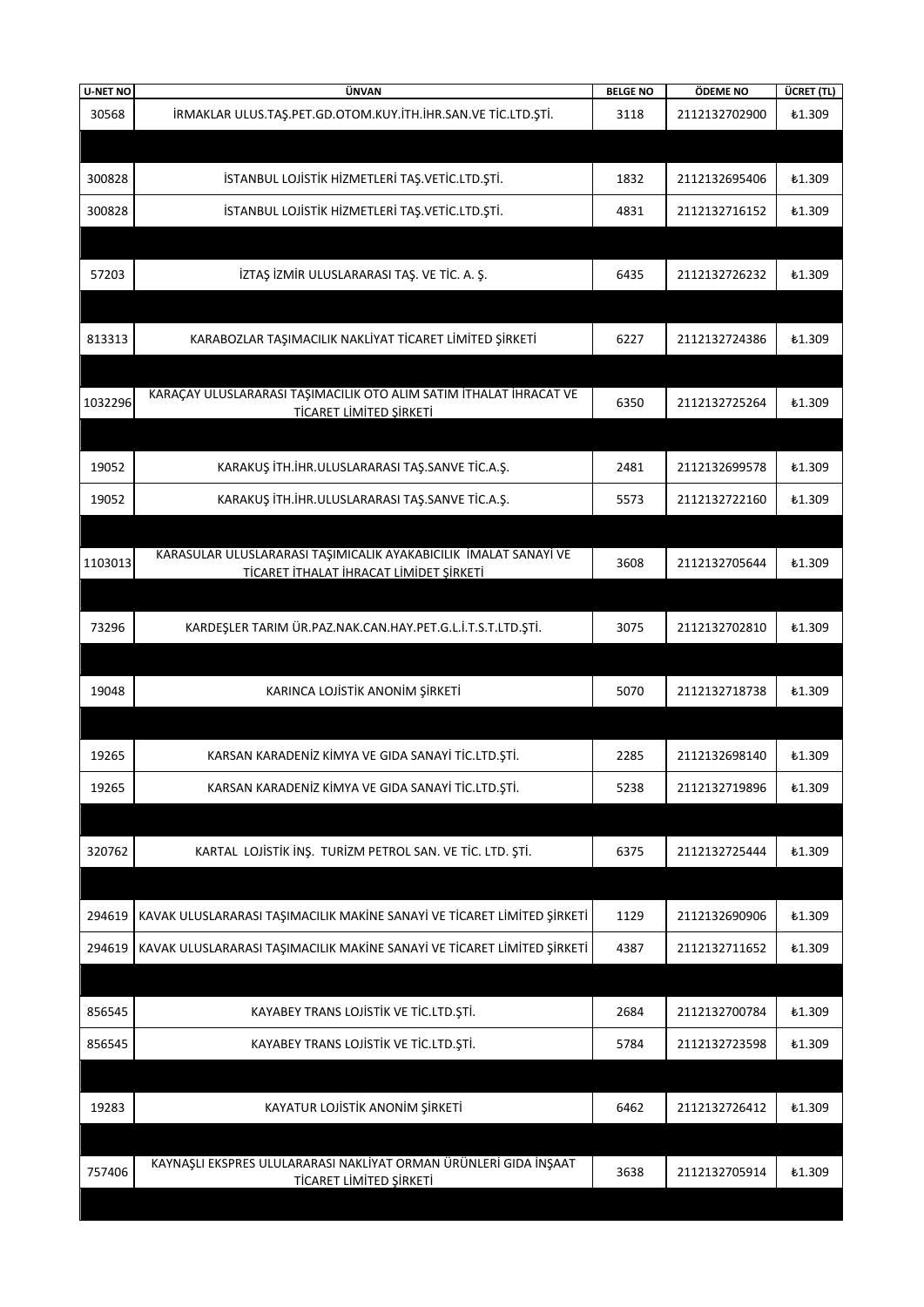| <b>U-NET NO</b> | ÜNVAN                                                                               | <b>BELGE NO</b> | ÖDEME NO      | ÜCRET (TL)    |
|-----------------|-------------------------------------------------------------------------------------|-----------------|---------------|---------------|
| 62442           | KOCAMAN NAK. ULUS. TUR. VE TİC. LTD. ŞTİ.                                           | 3429            | 2112132704586 | £1.309        |
|                 |                                                                                     |                 |               |               |
| 247699          | KOÇASLAN NAK.İNŞ.TURİZM SAN.VE TİC.LTD.ŞTİ.                                         | 5547            | 2112132721912 | <b>£1.309</b> |
|                 |                                                                                     |                 |               |               |
| 27859           | KOÇTUR NAKLİYAT TARIM ÜRÜNLERİ İÇ VEDIŞ TİC.LTD.ŞTİ.                                | 1043            | 2112132690456 | <b>£1.309</b> |
| 27859           | KOÇTUR NAKLİYAT TARIM ÜRÜNLERİ İÇ VEDIŞ TİC.LTD.ŞTİ.                                | 4341            | 2112132711102 | <b>£1.309</b> |
|                 |                                                                                     |                 |               |               |
| 19247           | KOŞAROĞLU ULUSLARARASI NAKLIYAT İHRACAAT İTHALAT TİCARET VE SANAYİ<br>LTD.ŞTİ.      | 6508            | 2112132726872 | <b>£1.309</b> |
|                 |                                                                                     |                 |               |               |
| 32279           | KÖKEZ ULUSLARARASI NAKLİYAT TURİZM VE TİC.A.Ş.                                      | 1014            | 2112132690186 | ₺1.309        |
| 32279           | KÖKEZ ULUSLARARASI NAKLİYAT TURİZM VE TİC.A.Ş.                                      | 4286            | 2112132710864 | £1.309        |
|                 |                                                                                     |                 |               |               |
| 29674           | KÖKNAR TAŞ.İTH.İHR.SAN. VE TİC.LTD.ŞTİ.                                             | 1220            | 2112132691514 | <b>£1.309</b> |
| 29674           | KÖKNAR TAŞ.İTH.İHR.SAN. VE TİC.LTD.ŞTİ.                                             | 4426            | 2112132712350 | <b>£1.309</b> |
|                 |                                                                                     |                 |               |               |
| 617846          | KÖROĞLU OTO AL.SAT.OR.TAR.ÜR.MAR.DÜĞ.SALTA.İM.SAN.VE T.LT.ŞT                        | 3502            | 2112132704946 | <b>£1.309</b> |
|                 |                                                                                     |                 |               |               |
| 1063660         | KUMSAL TRANSPORT LOJİSTİK ULUSLARARASI TAŞIMACILIK SANAYİ LİMİTED<br><b>ŞİRKETİ</b> | 6308            | 2112132724656 | <b>£1.309</b> |
|                 |                                                                                     |                 |               |               |
| 15402           | KÜÇÜK ULUSLARARASI NAKLIYAT SANAYI VE TICARET LIMITED ŞIRKETI                       | 2115            | 2112132697172 | £1.309        |
| 15402           | KÜÇÜK ULUSLARARASI NAKLİYAT SANAYİ VE TİCARET LİMİTED ŞİRKETİ                       | 4959            | 2112132718288 | <b>£1.309</b> |
|                 |                                                                                     |                 |               |               |
| 28295           | LADİK NAK.VE TİC.AŞ.                                                                | 630             | 2112132688240 | ₺2.839        |
|                 |                                                                                     |                 |               |               |
| 19252           | LOGISTICS TURTRANSIT ULUSLARARASI NAKLIYAT VE TICARET ANONIM ŞIRKETI                | 5293            | 2112132720124 | £1.309        |
|                 |                                                                                     |                 |               |               |
| 19973           | LOGİTRANS LOJİSTİK ANONİM ŞİRKETİ                                                   | 1290            | 2112132692492 | ₺1.309        |
| 19973           | LOGİTRANS LOJİSTİK ANONİM ŞİRKETİ                                                   | 4476            | 2112132713238 | ₺1.309        |
|                 |                                                                                     |                 |               |               |
| 15045           | MAĞDENLİ NAKLİYAT VE TİCARET ANONİM ŞİRKETİ                                         | 2322            | 2112132698410 | ₺1.309        |
| 15045           | MAĞDENLİ NAKLİYAT VE TİCARET ANONİM ŞİRKETİ                                         | 5341            | 2112132720304 | <b>£1.309</b> |
|                 |                                                                                     |                 |               |               |
| 19411           | MARS LOJİSTİK ULUS.TAŞ.DEP.DAĞ.VE TİC AŞ.                                           | 3850            | 2112132708388 | <b>£1.309</b> |
|                 |                                                                                     |                 |               |               |
| 78535           | MARTI ULUSLARASASI NAKLIYAT İHRACAT-İTHALAT VE TİCARET ANONİM ŞİRKETİ               | 2585            | 2112132700144 | £1.309        |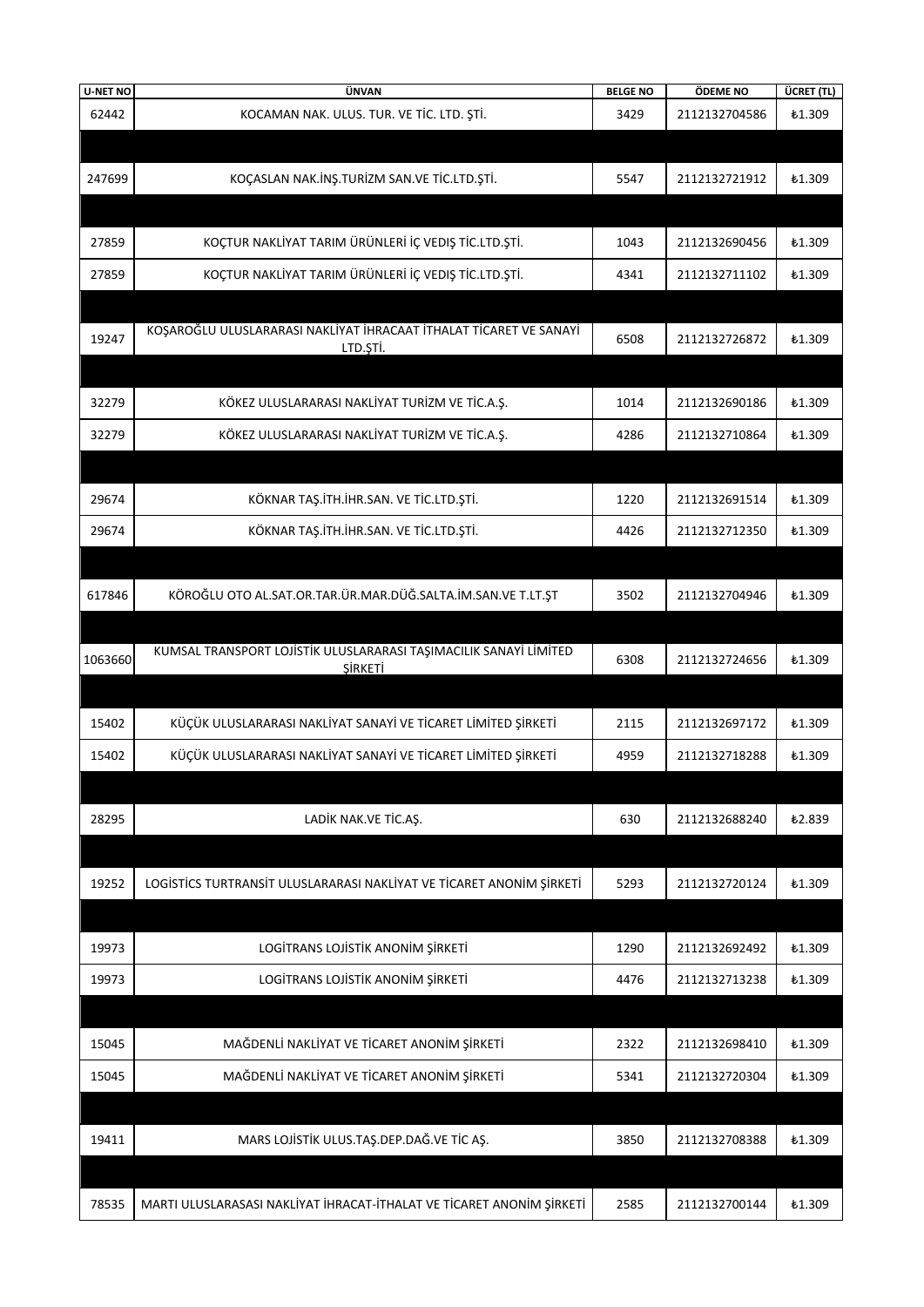| <b>U-NET NO</b> | ÜNVAN                                                                                      | <b>BELGE NO</b> | ÖDEME NO      | ÜCRET (TL)    |
|-----------------|--------------------------------------------------------------------------------------------|-----------------|---------------|---------------|
| 78535           | MARTI ULUSLARASASI NAKLIYAT İHRACAT-İTHALAT VE TİCARET ANONİM ŞİRKETİ                      | 5684            | 2112132722890 | ₺1.309        |
|                 |                                                                                            |                 |               |               |
|                 |                                                                                            |                 |               |               |
| 41507           | MAVİ MARTI TRANS ULUSLARARASI NAKLİYAT VE TİCARET ANONİM ŞİRKETİ                           | 1168            | 2112132691244 | £1.309        |
| 41507           | MAVİ MARTI TRANS ULUSLARARASI NAKLİYAT VE TİCARET ANONİM ŞİRKETİ                           | 4418            | 2112132711922 | £1.309        |
|                 |                                                                                            |                 |               |               |
|                 |                                                                                            |                 |               |               |
| 261468          | MEHMET İÇEN                                                                                | 3423            | 2112132704496 | £1.309        |
|                 |                                                                                            |                 |               |               |
| 33698           | MELTEM ULUSLARARASI TAŞIMACILIK VE TİC. A.Ş.                                               | 701             | 2112132688510 | <b>£1.309</b> |
| 33698           | MELTEM ULUSLARARASI TAŞIMACILIK VE TİC. A.Ş.                                               | 4041            | 2112132709176 | £1.309        |
|                 |                                                                                            |                 |               |               |
|                 |                                                                                            |                 |               |               |
| 800393          | MERSAN TRANS ULUSLARARASI TAŞIMACILIK İTHALAT İHRACAT SANAYİ VE<br>TİCARET LİMİTED ŞİRKETİ | 6606            | 2112132727840 | £1.309        |
|                 |                                                                                            |                 |               |               |
| 641221          | MERYILDIZ LOJİSTİK DIŞ TİCARET LİMİTED ŞİRKETİ                                             | 2894            | 2112132701842 | ₺1.309        |
|                 |                                                                                            |                 |               |               |
| 641221          | MERYILDIZ LOJİSTİK DIŞ TİCARET LİMİTED ŞİRKETİ                                             | 6348            | 2112132725174 | <b>£1.309</b> |
|                 |                                                                                            |                 |               |               |
| 30402           | MESTUR ULUSLARARASI NAKLİYAT SANAYİ VE TİCARET LİMİTED ŞİRKETİ                             | 2273            | 2112132697992 | £1.309        |
| 30402           | MESTUR ULUSLARARASI NAKLİYAT SANAYİ VE TİCARET LİMİTED ŞİRKETİ                             | 5207            | 2112132719616 | £1.309        |
|                 |                                                                                            |                 |               |               |
|                 |                                                                                            |                 |               |               |
| 19276           | ME-TOL TURIZM INŞAATNAKLIYE VE DIŞ TİC LTD ŞTİ                                             | 4488            | 2112132713788 | <b>£1.309</b> |
|                 |                                                                                            |                 |               |               |
| 24318           | METROPORT ULUSLARARASI TAŞIMACILIK İÇ VE DIŞ TİC.A.Ş                                       | 2186            | 2112132697622 | <b>£1.309</b> |
|                 |                                                                                            |                 |               |               |
| 24318           | METROPORT ULUSLARARASI TAŞIMACILIK İÇ VE DIŞ TİC.A.Ş                                       | 5196            | 2112132719256 | <b>£1.309</b> |
|                 |                                                                                            |                 |               |               |
| 1067951         | MRLLOG ULUSLARARASI NAKLİYAT DEPOLAMA DIŞ TİCARET VE LOJİSTİK                              | 1820            | 2112132695226 | <b>£1.309</b> |
| 1067951         | HİZMETLERİ ANONİM ŞİRKETİ<br>MRLLOG ULUSLARARASI NAKLİYAT DEPOLAMA DIŞ TİCARET VE LOJİSTİK | 4815            | 2112132715904 | <b>£1.309</b> |
|                 | HİZMETLERİ ANONİM ŞİRKETİ                                                                  |                 |               |               |
|                 |                                                                                            |                 |               |               |
| 986988          | MRT ULUSLARARASI TAŞIMACILIK LOJİSTİK İTHALAT İHRACAT SANAYİ VE TİCARET<br>LİMİTED ŞİRKETİ | 3844            | 2112132708108 | £1.309        |
|                 |                                                                                            |                 |               |               |
|                 | MSG LOJİSTİK NAKLİYAT PETROL GIDA TEKSTİL İNŞAAT ELEKTONİK İTHALAT                         |                 |               |               |
| 1030775         | <b>İHRACAT SANAYİ VE TİCARET LİMİTED ŞİRKETİ</b>                                           | 3389            | 2112132704216 | <b>£1.309</b> |
|                 |                                                                                            |                 |               |               |
| 676896          | MTS TRANS ULUSLARARASI NAKLIYAT TICARET LIMITED ŞIRKETI                                    | 6551            | 2112132727200 | £1.309        |
|                 |                                                                                            |                 |               |               |
|                 |                                                                                            |                 |               |               |
| 323401          | MUTLULAR TRANSPORT LİMİTED ŞİRKETİ                                                         | 1466            | 2112132693280 | <b>£1.309</b> |
| 323401          | MUTLULAR TRANSPORT LİMİTED ŞİRKETİ                                                         | 4536            | 2112132714116 | <b>£1.309</b> |
|                 |                                                                                            |                 |               |               |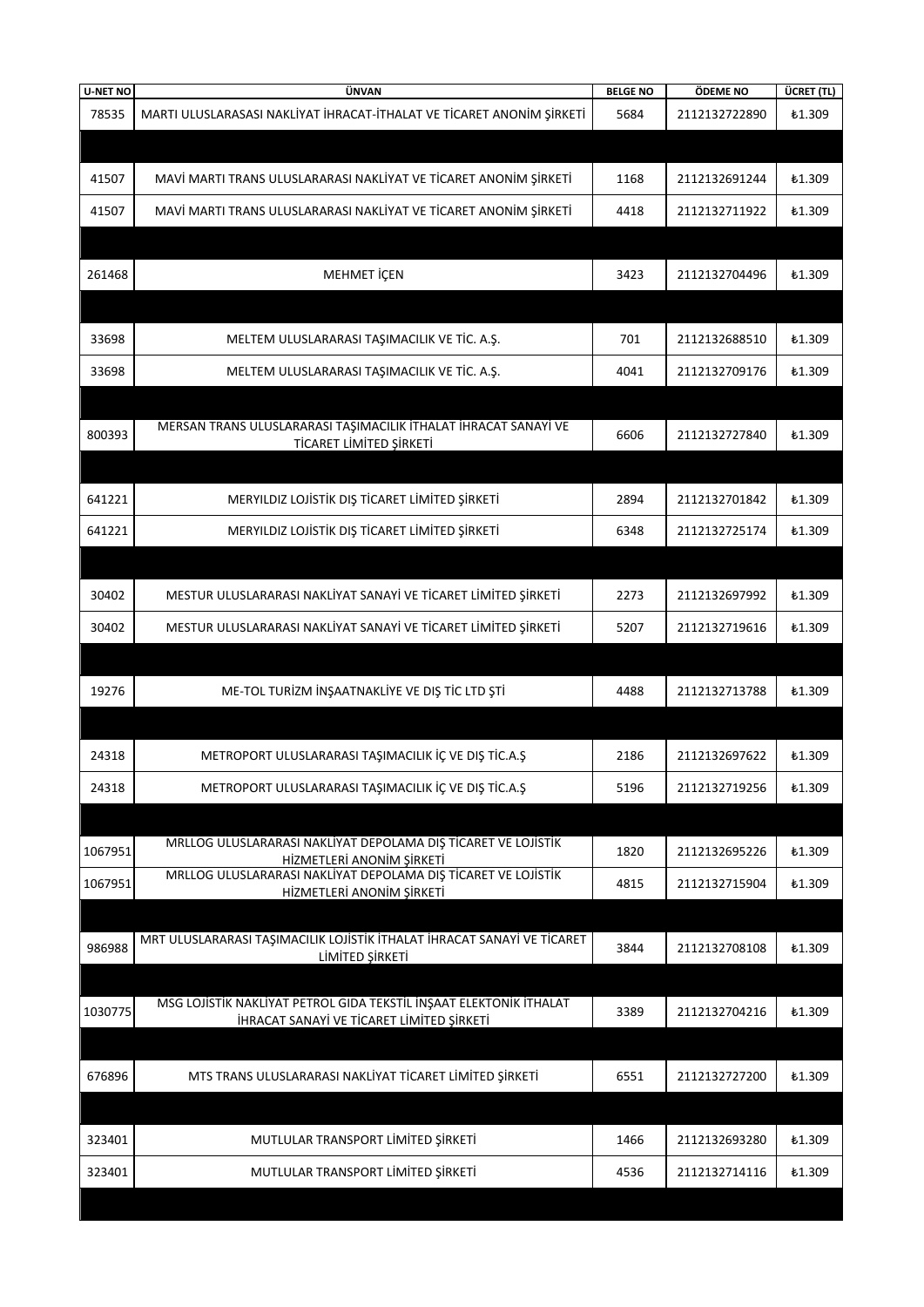| <b>U-NET NO</b> | ÜNVAN                                                                                                  | <b>BELGE NO</b> | ÖDEME NO      | ÜCRET (TL)    |
|-----------------|--------------------------------------------------------------------------------------------------------|-----------------|---------------|---------------|
| 303468          | NAVRUZ ULUSLARARASI TAŞIMACILIK SANAYİ VE TECARET LİMİTED ŞİRKETİ                                      | 3719            | 2112132706432 | £1.309        |
|                 |                                                                                                        |                 |               |               |
| 22911           | NETLOG LOJİSTİK HİZMETLERİ A.Ş.                                                                        | 3857            | 2112132708568 | <b>£1.309</b> |
|                 |                                                                                                        |                 |               |               |
| 292156          | NUHTRANS TAŞIMACILIKPET.TAR.TEKS.İNŞ.İTHİHR.SAN.V TİC.LTD.ŞT                                           | 2745            | 2112132701022 | <b>£1.309</b> |
| 292156          | NUHTRANS TAŞIMACILIKPET.TAR.TEKS.İNŞ.İTHİHR.SAN.V TİC.LTD.ŞT                                           | 6164            | 2112132723868 | £1.309        |
|                 |                                                                                                        |                 |               |               |
| 294002          | OCAKTRANS ULUS.NAK.İNŞ.TURİZM GIDA SAN.VE TİC.LTD.ŞTİ.                                                 | 2925            | 2112132702090 | £1.309        |
| 294002          | OCAKTRANS ULUS.NAK.İNŞ.TURİZM GIDA SAN.VE TİC.LTD.ŞTİ.                                                 | 6393            | 2112132725624 | £1.309        |
|                 |                                                                                                        |                 |               |               |
| 15404           | ODABAŞI ULUS.NAK.AKARY.OTO.SAN.VE TİC.LTD.ŞTİ.                                                         | 2865            | 2112132701662 | £1.309        |
|                 |                                                                                                        |                 |               |               |
| 654424          | OĞUZHAN GRUP ULUSLAR ARASI AĞIR TAŞ. İNŞ.OTO.TUR. AKARYAKIT MAD. YAĞ<br>MADENCİLİK SAN. TİC. LTD. ŞTİ. | 3033            | 2112132702630 | £1.309        |
| 654424          | OĞUZHAN GRUP ULUSLAR ARASI AĞIR TAŞ. İNŞ.OTO.TUR. AKARYAKIT MAD. YAĞ<br>MADENCİLİK SAN. TİC. LTD. ŞTİ. | 6625            | 2112132728098 | £1.309        |
|                 |                                                                                                        |                 |               |               |
| 335201          | OĞUZHAN LOJİSTİK LİMİTED ŞTİ                                                                           | 3683            | 2112132706162 | £1.309        |
|                 |                                                                                                        |                 |               |               |
| 1093527         | OKTAY İTHALAT İHRACAT ULUSLAR ARASI NAKLİYAT OTOMOTİV SANAYİ VE<br>TİCARET LİMİTED ŞİRKETİ             | 3186            | 2112132703428 | £1.309        |
|                 |                                                                                                        |                 |               |               |
| 20819           | OMSAN LOJİSTİK ANONİM ŞİRKETİ                                                                          | 847             | 2112132689218 | £1.309        |
| 20819           | OMSAN LOJİSTİK ANONİM ŞİRKETİ                                                                          | 4184            | 2112132709996 | £1.309        |
|                 |                                                                                                        |                 |               |               |
| 1004603         | ONAYLAR EKSPRES LOJİSTİK SANAYİ VE TİCARET LİMİTED ŞİRKETİ                                             | 2849            | 2112132701572 | <b>£1.309</b> |
| 1004603         | ONAYLAR EKSPRES LOJİSTİK SANAYİ VE TİCARET LİMİTED ŞİRKETİ                                             | 6237            | 2112132724566 | <b>£1.309</b> |
|                 |                                                                                                        |                 |               |               |
| 15405           | ORKA NAK.SAN.VE TİC.A.Ş.                                                                               | 3140            | 2112132703158 | <b>£1.309</b> |
|                 |                                                                                                        |                 |               |               |
| 19402           | ORKUN ULUSLARARASI NAKL.İHR.VE TİC.LTD.ŞTİ.                                                            | 678             | 2112132688420 | £1.309        |
| 19402           | ORKUN ULUSLARARASI NAKL.İHR.VE TİC.LTD.ŞTİ.                                                            | 3906            | 2112132708928 | £1.309        |
|                 |                                                                                                        |                 |               |               |
| 1103343         | OSMAN SERTDAL ULUSLARARASI TAŞIMACILIK TARIM GIDA VE İNŞAAT SANAYİ<br>TİCARET LİMİTED ŞİRKETİ          | 3616            | 2112132705734 | £1.309        |
|                 |                                                                                                        |                 |               |               |
| 15408           | ÖN-TUR TURİZM NAK.VE TİC.LTD.ŞTİ.                                                                      | 2573            | 2112132700054 | <b>£1.309</b> |
| 15408           | ÖN-TUR TURİZM NAK.VE TİC.LTD.ŞTİ.                                                                      | 5674            | 2112132722700 | £1.309        |
|                 |                                                                                                        |                 |               |               |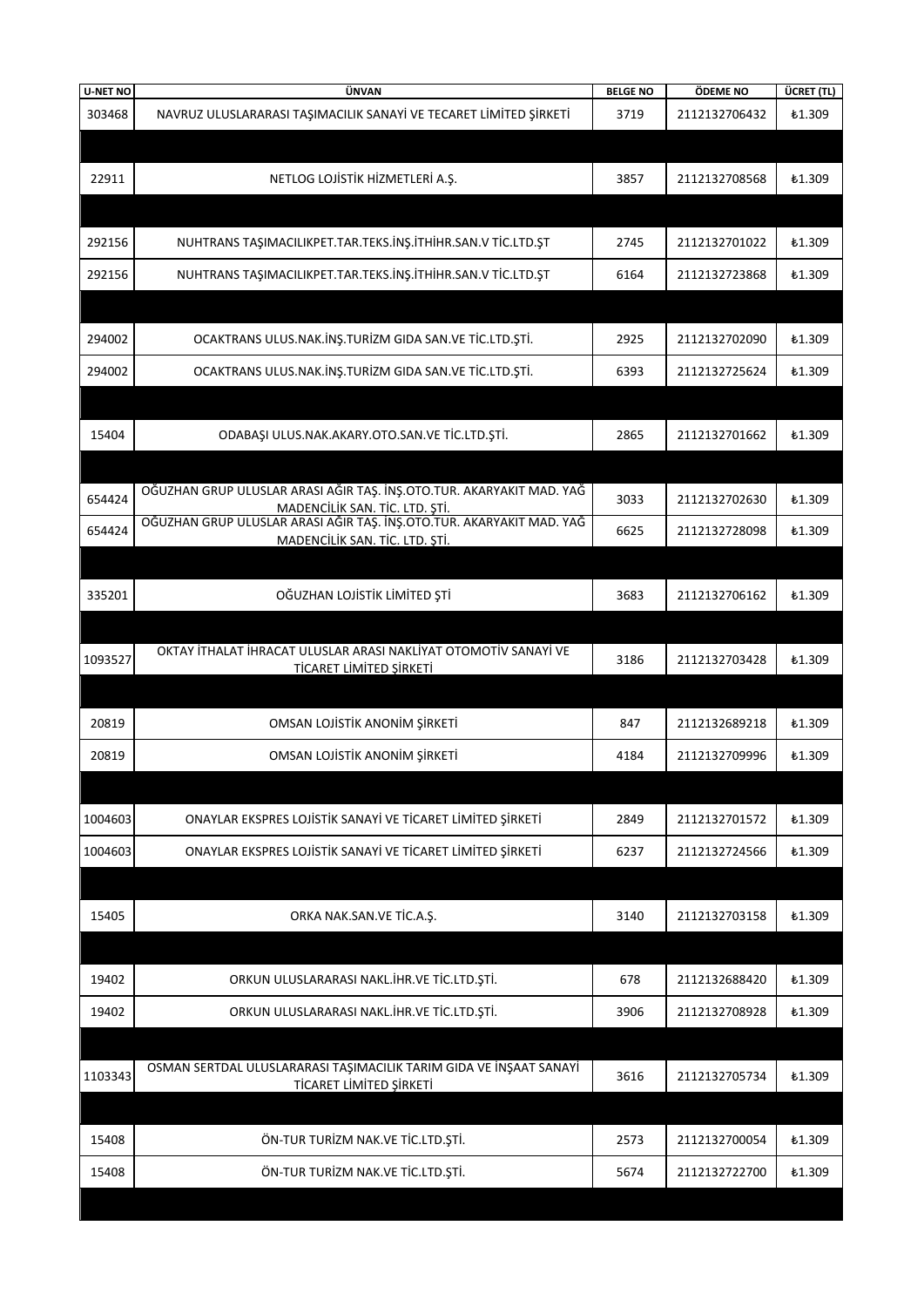| <b>U-NET NO</b> | ÜNVAN                                                                                    | <b>BELGE NO</b> | ÖDEME NO      | ÜCRET (TL)    |
|-----------------|------------------------------------------------------------------------------------------|-----------------|---------------|---------------|
| 17915           | ÖZ DİNÇ İNŞAAT NAK.TARIM GIDA TİC.VEPAZ.LTD.ŞTİ.                                         | 3464            | 2112132704676 | <b>£1.309</b> |
|                 |                                                                                          |                 |               |               |
| 288908          | ÖZ LİDERTRANS ULUS.TAŞ.PET.GD.OTOM.KUY.İTH.İHR.SAN.VE TİC.LTD.ŞTİ.                       | 1666            | 2112132694348 | <b>£1.309</b> |
|                 |                                                                                          |                 |               |               |
| 288908          | ÖZ LİDERTRANS ULUS.TAŞ.PET.GD.OTOM.KUY.İTH.İHR.SAN.VE TİC.LTD.ŞTİ.                       | 4782            | 2112132715274 | £1.309        |
|                 |                                                                                          |                 |               |               |
| 29852           | ÖZ UZUNBAĞ ULUSLARARASI TAŞ.TİC. VE SAN. LTD.ŞTİ.                                        | 2052            | 2112132696834 | <b>£1.309</b> |
| 29852           | ÖZ UZUNBAĞ ULUSLARARASI TAŞ.TİC. VE SAN. LTD.ŞTİ.                                        | 4950            | 2112132717850 | £1.309        |
|                 |                                                                                          |                 |               |               |
| 30062           | ÖZAKAR NAKLİYAT TEKSPETR.ÜRÜN.SAN.TİLTD.ŞTİ.                                             | 1492            | 2112132693370 | <b>£1.309</b> |
|                 |                                                                                          |                 |               |               |
| 30062           | ÖZAKAR NAKLİYAT TEKSPETR.ÜRÜN.SAN.TİLTD.ŞTİ.                                             | 4542            | 2112132714206 | <b>£1.309</b> |
|                 |                                                                                          |                 |               |               |
| 287266          | ÖZAYLAR ULUSLARARASITAŞ.VE TİC LTD.ŞTİ                                                   | 3549            | 2112132705194 | £1.309        |
|                 |                                                                                          |                 |               |               |
| 29633           | ÖZCANLAR ULUS NAKTİC LTD ŞTİ                                                             | 3694            | 2112132706252 | <b>£1.309</b> |
|                 |                                                                                          |                 |               |               |
|                 |                                                                                          |                 |               |               |
| 29929           | ÖZKELEŞLER İNŞ.TAH.TTİC.VE SAN.LTD.ŞTİ                                                   | 2642            | 2112132700324 | <b>£1.309</b> |
| 29929           | ÖZKELEŞLER İNŞ.TAH.TTİC.VE SAN.LTD.ŞTİ                                                   | 5734            | 2112132723048 | £1.309        |
|                 |                                                                                          |                 |               |               |
| 31029           | ÖZKUŞ SANAYİ ÜRÜNLERİ VE NAKLİYAT TİCARET LİMİTED ŞİRKETİ                                | 1663            | 2112132694258 | <b>£1.309</b> |
| 31029           | ÖZKUŞ SANAYİ ÜRÜNLERİ VE NAKLİYAT TİCARET LİMİTED ŞİRKETİ                                | 4758            | 2112132715184 | £1.309        |
|                 |                                                                                          |                 |               |               |
| 796811          | ÖZMENTRANS ULUSLARARASI NAKLİYAT VE TİCARET LİMİTED ŞİRKETİ                              | 6600            | 2112132727660 | <b>£1.309</b> |
|                 |                                                                                          |                 |               |               |
|                 |                                                                                          |                 |               |               |
| 345648          | ÖZMER TAŞIMACILIK PETROL İNŞAAT İTHALAT İHRACAT SANAYİ TİCARET LİMİTED<br>SIRKETI        | 2755            | 2112132701202 | <b>£1.309</b> |
| 345648          | ÖZMER TAŞIMACILIK PETROL İNŞAAT İTHALAT İHRACAT SANAYİ TİCARET LİMİTED<br><b>ŞİRKETİ</b> | 6185            | 2112132724016 | £1.309        |
|                 |                                                                                          |                 |               |               |
| 322552          | ÖZMUTLU ULUSLARARASI NAKLİYAT VE LOJİSTİK HİZ. TİC. LTD. ŞTİ.                            | 6454            | 2112132726322 | <b>£1.309</b> |
|                 |                                                                                          |                 |               |               |
|                 |                                                                                          |                 |               |               |
| 951803          | ÖZTRANS LOJİSTİK TİCARET VE SANAYİ LİMİTED ŞİRKETİ                                       | 2565            | 2112132699938 | £1.309        |
| 951803          | ÖZTRANS LOJİSTİK TİCARET VE SANAYİ LİMİTED ŞİRKETİ                                       | 5638            | 2112132722610 | £1.309        |
|                 |                                                                                          |                 |               |               |
| 31012           | ÖZYOĞUN ULUSLARARASI TAŞIMACILIK VE TİCARET LİMİTED ŞİRKETİ                              | 1839            | 2112132695596 | £1.309        |
| 31012           | ÖZYOĞUN ULUSLARARASI TAŞIMACILIK VE TİCARET LİMİTED ŞİRKETİ                              | 4835            | 2112132716242 | £1.309        |
|                 |                                                                                          |                 |               |               |
|                 |                                                                                          |                 |               |               |
| 469599          | PANCAR ULUS.TAŞ.OTO.LAS.İTH.İHR.SAN.VE TİC.LTD.ŞTİ.                                      | 1895            | 2112132695956 | <b>£1.309</b> |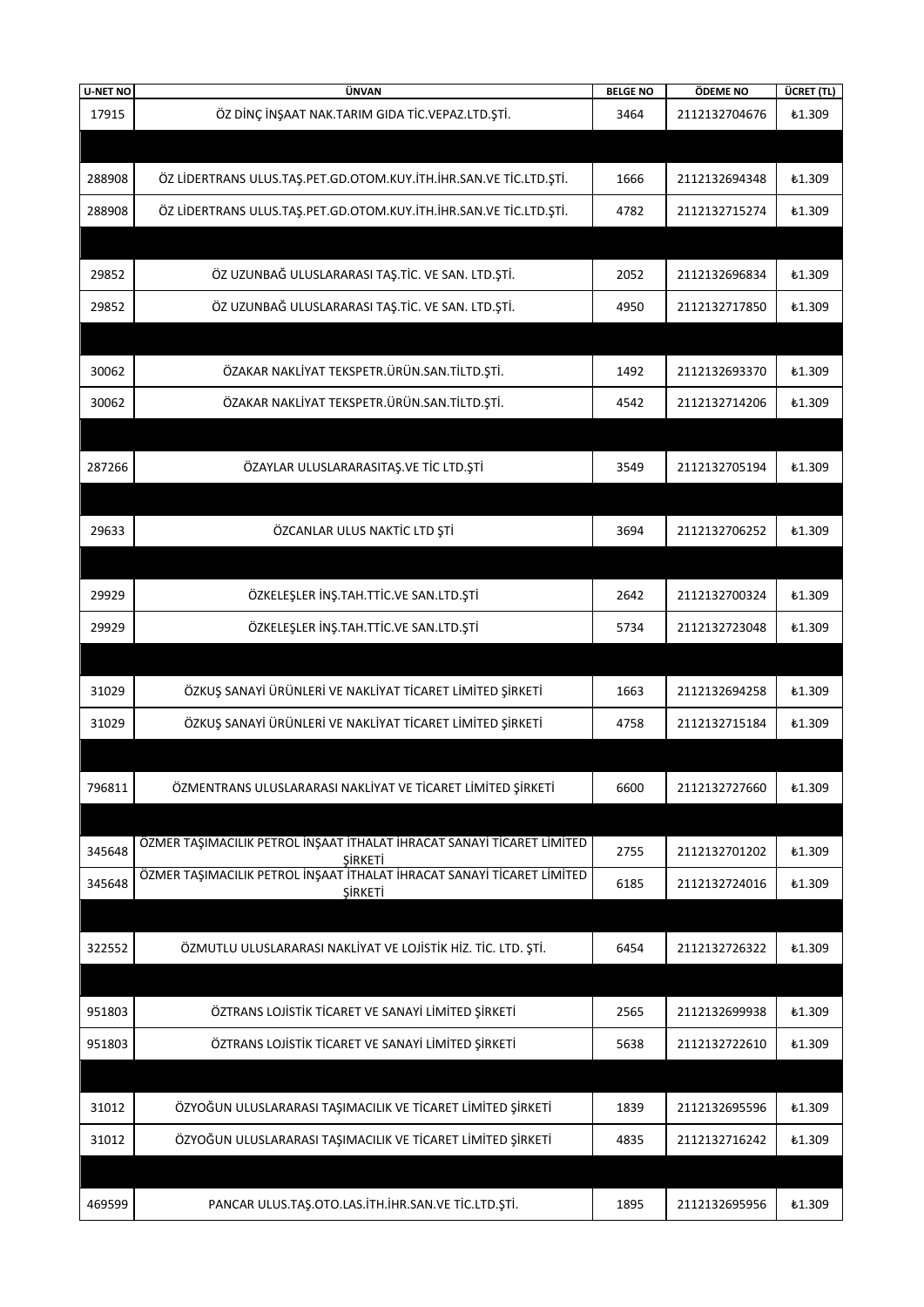| <b>U-NET NO</b> | ÜNVAN                                                                             | <b>BELGE NO</b> | ÖDEME NO      | ÜCRET (TL)    |
|-----------------|-----------------------------------------------------------------------------------|-----------------|---------------|---------------|
| 469599          | PANCAR ULUS.TAŞ.OTO.LAS.İTH.İHR.SAN.VE TİC.LTD.ŞTİ.                               | 4872            | 2112132716602 | £1.309        |
|                 |                                                                                   |                 |               |               |
|                 | PARKTRANS ULUSLARARASI TAŞIMACILIK İNŞAAT GIDA VE DIŞ TİCARET LİMİTED             |                 |               |               |
| 921750          | ŞİRKETİ                                                                           | 5404            | 2112132720674 | <b>£1.309</b> |
|                 |                                                                                   |                 |               |               |
| 571732          | PİLOT ULUS.TAŞ.VE NAK.TİC.LTD.ŞTİ.                                                | 3739            | 2112132706522 | <b>£1.309</b> |
|                 |                                                                                   |                 |               |               |
|                 |                                                                                   |                 |               |               |
| 19183           | PLASTNAK NAKLIYAT TURİZM SAN.VE TİC.A.Ş.                                          | 1959            | 2112132696294 | <b>£1.309</b> |
| 19183           | PLASTNAK NAKLIYAT TURİZM SAN.VE TİC.A.Ş.                                          | 4918            | 2112132717030 | <b>£1.309</b> |
|                 |                                                                                   |                 |               |               |
|                 |                                                                                   |                 |               |               |
| 1037848         | POINT LOJISTIK LIMITED ŞIRKETI                                                    | 2166            | 2112132697442 | <b>£1.309</b> |
| 1037848         | POINT LOJISTIK LIMITED ŞIRKETI                                                    | 5044            | 2112132718648 | £1.309        |
|                 |                                                                                   |                 |               |               |
| 99813           | RAHMAN KREŞ VE ETÜT MERKEZİ TURİZM OTELCİLİK TARIM MERMER                         | 3700            | 2112132706342 | <b>£1.309</b> |
|                 | HAYVANCILIK NAKLİYAT İNŞAAT TİCARET VE SANAYİ LİMİTED ŞİRKETİ.                    |                 |               |               |
|                 |                                                                                   |                 |               |               |
| 31124           | RAMAZAN ULUSLARARASI TAŞIMACILIK TİCARET VE SANAYİ LİMİTED ŞİRKETİ                | 1597            | 2112132693910 | <b>£1.309</b> |
| 31124           | RAMAZAN ULUSLARARASI TAŞIMACILIK TİCARET VE SANAYİ LİMİTED ŞİRKETİ                | 4728            | 2112132714846 | £1.309        |
|                 |                                                                                   |                 |               |               |
|                 | RAMTAŞ LOJİSTİK ULUSLARARASI TAŞIMACILIK FİDANCILIK VE TİCARET LİMİTED            |                 |               |               |
| 753215          | SIRKETI<br>RAMTAŞ LOJİSTİK ULUSLARARASI TAŞIMACILIK FİDANCILIK VE TİCARET LİMİTED | 2479            | 2112132699488 | <b>£1.309</b> |
| 753215          | <b><i>ŞİRKETİ</i></b>                                                             | 5563            | 2112132722070 | £1.309        |
|                 |                                                                                   |                 |               |               |
| 19021           | RENTRANS ULUSLARARASI TAŞIMACILIK VETİC LTD ŞTİ                                   | 5497            | 2112132721642 | <b>£1.309</b> |
|                 |                                                                                   |                 |               |               |
|                 |                                                                                   |                 |               |               |
| 32299           | S.S.ULUSLARARASI KAYNAŞLI MOTORLU TAŞIYICILAR KOOPERATİFİ                         | 6418            | 2112132725714 | £1.309        |
|                 |                                                                                   |                 |               |               |
| 1160164         | SABA LOJİSTİK HİZMETLERİ İÇ VE DIŞ TİCARET ANONİM ŞİRKETİ                         | 2703            | 2112132700874 | £1.309        |
|                 |                                                                                   |                 |               |               |
| 1160164         | SABA LOJİSTİK HİZMETLERİ İÇ VE DIŞ TİCARET ANONİM ŞİRKETİ                         | 5809            | 2112132723688 | <b>£1.309</b> |
|                 |                                                                                   |                 |               |               |
| 19095           | SAĞLIK TRANSPORT NAKLİYE VE TİCARETLTD.ŞTİ.                                       | 1036            | 2112132690366 | ₺1.309        |
| 19095           | SAĞLIK TRANSPORT NAKLİYE VE TİCARETLTD.ŞTİ.                                       | 4332            | 2112132711012 | ₺1.309        |
|                 |                                                                                   |                 |               |               |
|                 |                                                                                   |                 |               |               |
| 30442           | SAHRA ULUSLARARASI TAŞIMACILIK SAN.VE TİC.LTD.ŞTİ.                                | 1804            | 2112132695046 | <b>£1.309</b> |
|                 |                                                                                   |                 |               |               |
| 29398           | SARAN OTOM.NAK.OTO.AC.SAN.TAR.ÜR.İTH.İHR.EML.VE KOM.LTD.ŞTİ.                      | 3574            | 2112132705284 | <b>£1.309</b> |
|                 |                                                                                   |                 |               |               |
|                 |                                                                                   |                 |               |               |
| 57487           | SARILAR NAKLİYE İNŞ. TİC. İTH. İHR. VE TUR. LTD. ŞTİ.                             | 3024            | 2112132702450 | £1.309        |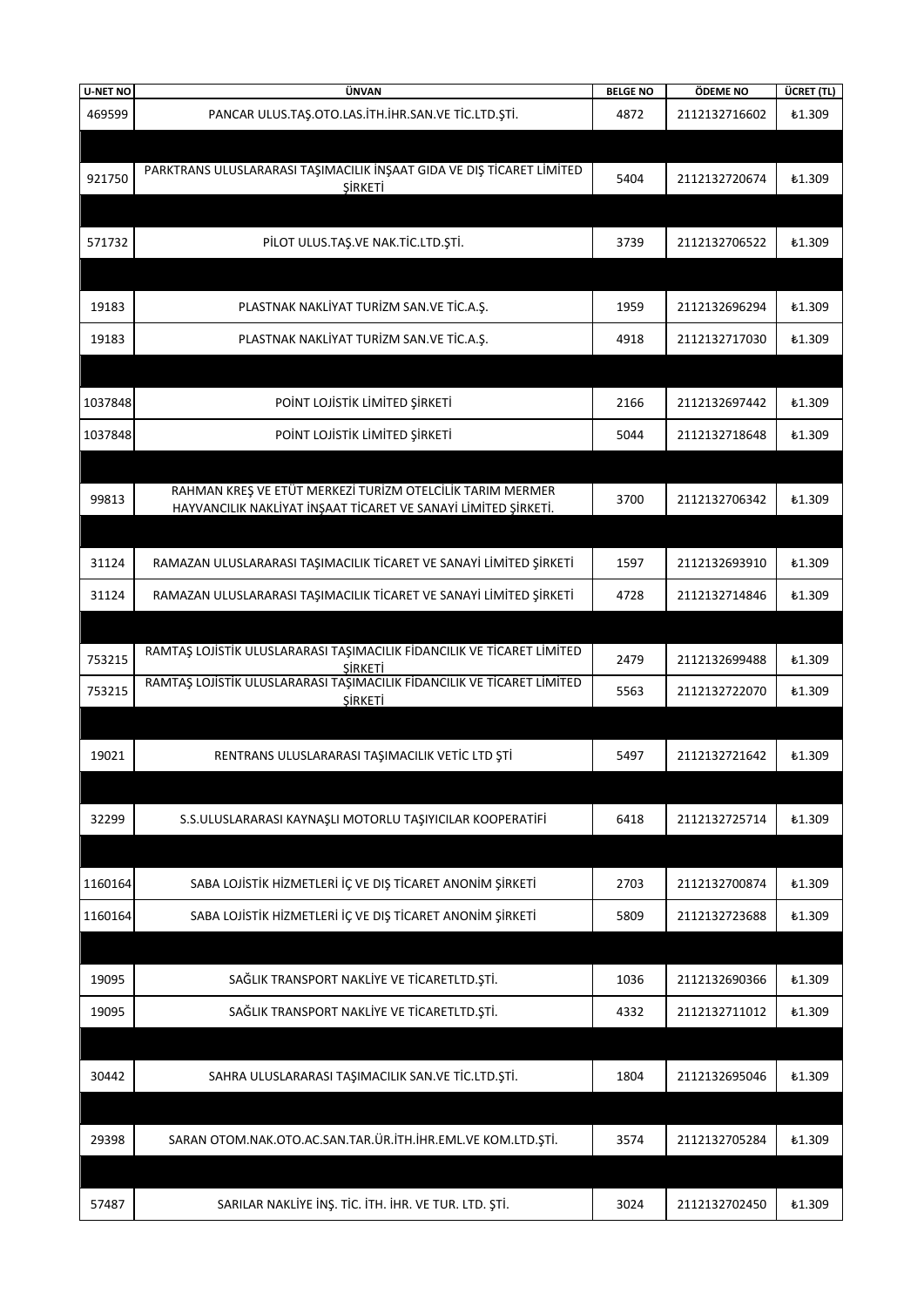| U-NET NO | ÜNVAN                                                                  | <b>BELGE NO</b> | ÖDEME NO      | ÜCRET (TL)    |
|----------|------------------------------------------------------------------------|-----------------|---------------|---------------|
|          |                                                                        |                 |               |               |
| 17409    | SARP HAVACILIK LOJİS TİK TUR.SAN.VE T İC.A.Ş.                          | 3278            | 2112132703798 | ₺1.309        |
|          |                                                                        |                 |               |               |
| 760720   | SEÇKİN TECİROĞLU                                                       | 3624            | 2112132705824 | <b>£1.309</b> |
|          |                                                                        |                 |               |               |
| 19027    | SEKO ULAK LOJİSTİK ANONİM ŞİRKETİ                                      | 3333            | 2112132703978 | £1.309        |
| 321372   | SEMİH LOJİSTİK ULUSL ARARASI TAŞIMACILIK LTD.ŞTİ.                      | 1822            | 2112132695316 | <b>£1.309</b> |
| 321372   | SEMİH LOJİSTİK ULUSL ARARASI TAŞIMACILIK LTD.ŞTİ.                      | 4816            | 2112132716062 | <b>£1.309</b> |
|          |                                                                        |                 |               |               |
| 19343    | SERAY ULUSLARARASI TAŞIMACILIK İNŞAAT TİC.LTD.ŞTİ.                     | 1874            | 2112132695776 | <b>£1.309</b> |
| 19343    | SERAY ULUSLARARASI TAŞIMACILIK İNŞAAT TİC.LTD.ŞTİ.                     | 4859            | 2112132716422 | £1.309        |
|          |                                                                        |                 |               |               |
| 300233   | SERHAT ARAR ULS.NAK. TEKS VE MEŞRUBAT PET. GIDA ÜRN. SAN. TİC. LTD.ŞTİ | 2185            | 2112132697532 | <b>£1.309</b> |
| 300233   | SERHAT ARAR ULS.NAK. TEKS VE MEŞRUBAT PET. GIDA ÜRN. SAN. TİC. LTD.ŞTİ | 5170            | 2112132719166 | <b>£1.309</b> |
|          |                                                                        |                 |               |               |
| 76900    | SERTEL GRUP LOJİSTİK ANONİM ŞİRKETİ                                    | 1883            | 2112132695866 | <b>£1.309</b> |
| 76900    | SERTEL GRUP LOJİSTİK ANONİM ŞİRKETİ                                    | 4870            | 2112132716512 | <b>£1.309</b> |
|          |                                                                        |                 |               |               |
| 314051   | SEVNAK NAKLİYAT LOJİSTİK İÇ VE DIŞ TİC.LTD.ŞTİ.                        | 1330            | 2112132692582 | ₺1.309        |
| 314051   | SEVNAK NAKLIYAT LOJISTIK IÇ VE DIŞ TIC.LTD.ŞTİ.                        | 4478            | 2112132713328 | ₺1.309        |
|          |                                                                        |                 |               |               |
| 886535   | SEYYAH LOJİSTİK İNŞAAT SANAYİ VE TİCARET ANONİM ŞİRKETİ                | 2511            | 2112132699668 | ₺1.309        |
| 886535   | SEYYAH LOJİSTİK İNŞAAT SANAYİ VE TİCARET ANONİM ŞİRKETİ                | 5574            | 2112132722250 | ₺1.309        |
|          |                                                                        |                 |               |               |
| 1096882  | SEYYAH TAŞIMACILIK SANAYİ VE TİCARET ANONİM ŞİRKETİ                    | 6345            | 2112132725084 | ₺1.309        |
|          |                                                                        |                 |               |               |
| 15412    | SEYYAH ULUSLARARASI NAKLİYATOTOMOTİV SANAYİ VE TİCARET A.Ş.            | 5265            | 2112132720034 | ₺1.309        |
|          |                                                                        |                 |               |               |
| 79141    | SGL GLOBAL LOJİSTİK TAŞIMACILIK DIŞ TİCARET LİMİTED ŞİRKETİ            | 921             | 2112132689588 | £1.309        |
| 79141    | SGL GLOBAL LOJİSTİK TAŞIMACILIK DIŞ TİCARET LİMİTED ŞİRKETİ            | 4207            | 2112132710224 | ₺1.309        |
|          |                                                                        |                 |               |               |
| 19366    | SITTNAK ULUSLARARASI NAKLİYAT ANONİM ŞİRKETİ.                          | 2675            | 2112132700504 | ₺1.309        |
| 19366    | SITTNAK ULUSLARARASI NAKLİYAT ANONİM ŞİRKETİ.                          | 5753            | 2112132723318 | ₺1.309        |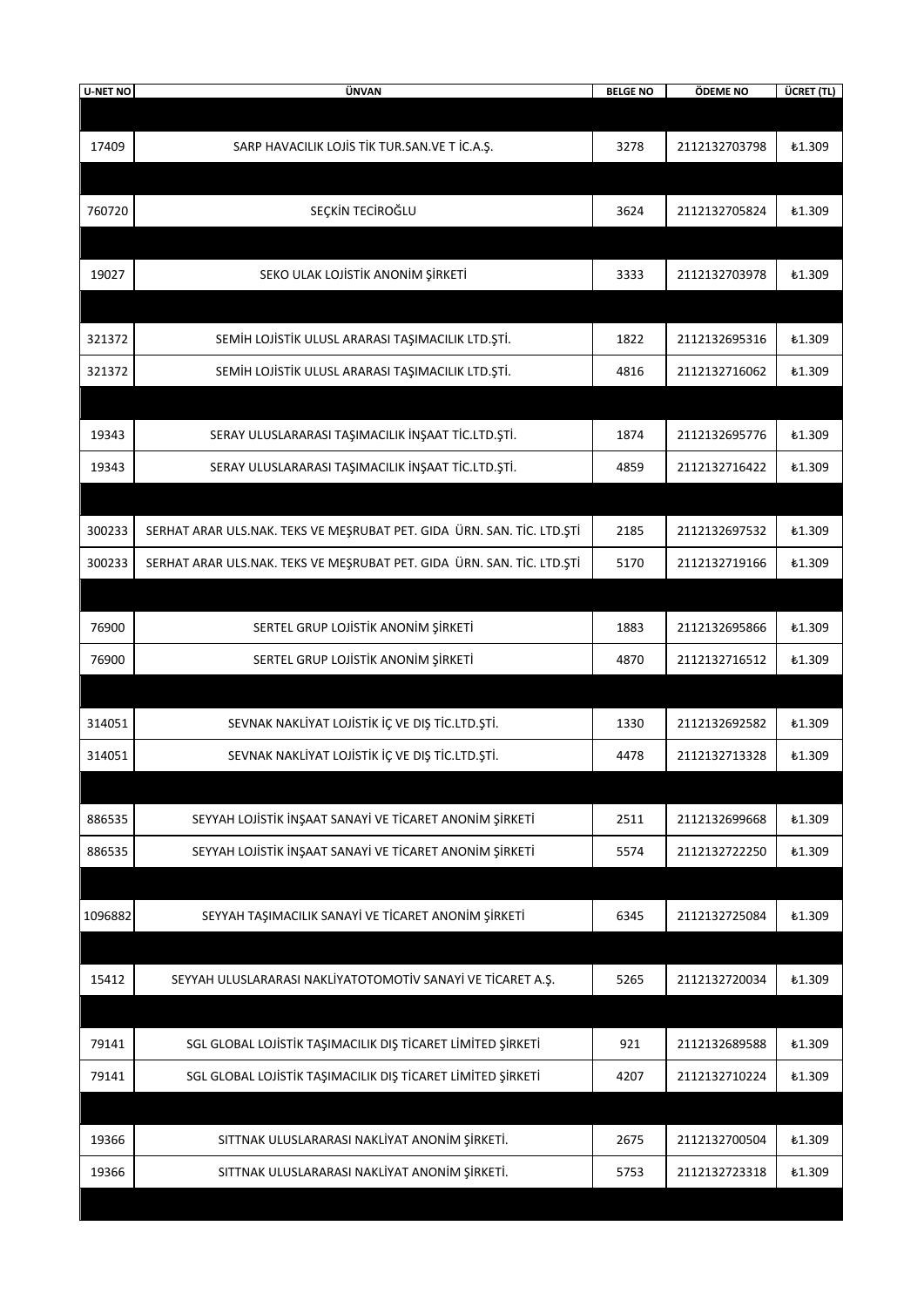| <b>U-NET NO</b> | ÜNVAN                                                                                                   | <b>BELGE NO</b> | ÖDEME NO      | ÜCRET (TL)    |
|-----------------|---------------------------------------------------------------------------------------------------------|-----------------|---------------|---------------|
| 257354          | SÖNMEZ BUSTAŞ SOĞUKDEPO İHRACAT VE TRANSPORT A.Ş.                                                       | 886             | 2112132689498 | <b>£1.309</b> |
| 257354          | SÖNMEZ BUSTAŞ SOĞUKDEPO İHRACAT VE TRANSPORT A.Ş.                                                       | 4186            | 2112132710134 | £1.309        |
|                 |                                                                                                         |                 |               |               |
| 15064           | SUPET ULUS.TAŞ.PET.ÜR.TUR.VE TİC.LTD.ŞTİ.                                                               | 3607            | 2112132705554 | £1.309        |
|                 |                                                                                                         |                 |               |               |
| 30910           | SÜMBÜL ULUSLARARASI TAŞIMACILIK İTHALAT İHRACAT OTO LASTİK VE OTO<br>ALIM SATIM TİCARET LİMİTED ŞİRKETİ | 2086            | 2112132696924 | £1.309        |
| 30910           | SÜMBÜL ULUSLARARASI TAŞIMACILIK İTHALAT İHRACAT OTO LASTİK VE OTO<br>ALIM SATIM TİCARET LİMİTED ŞİRKETİ | 4954            | 2112132718008 | £1.309        |
|                 |                                                                                                         |                 |               |               |
| 47923           | SÜMELA OTOMOTİV TİCARET VE SERVİS HİZMETLERİ TAŞIMACILIK LTD.ŞTİ.                                       | 6628            | 2112132728188 | £1.309        |
|                 |                                                                                                         |                 |               |               |
| 29300           | ŞAH ULUSLARARASI TAŞ.SAN.VE TİC.İTH.İHR.LTD.ŞTİ.                                                        | 5106            | 2112132718828 | £1.309        |
|                 |                                                                                                         |                 |               |               |
| 30918           | ŞAHADE ULUSLARARASITAŞIMACILIK TİC.LTD.ŞTİ.                                                             | 1493            | 2112132693460 | £1.309        |
| 30918           | ŞAHADE ULUSLARARASITAŞIMACILIK TİC.LTD.ŞTİ.                                                             | 4611            | 2112132714396 | £1.309        |
|                 |                                                                                                         |                 |               |               |
| 29813           |                                                                                                         |                 | 2112132688150 | £2.839        |
|                 | ŞAHİN NAKLİYAT TİCARET VE SAN. A.Ş.                                                                     | 548             |               |               |
| 29813           | ŞAHİN NAKLİYAT TİCARET VE SAN. A.Ş.                                                                     | 4952            | 2112132717940 | £1.309        |
|                 |                                                                                                         |                 |               |               |
|                 | 1032305 ŞENKUŞ ULUSLARARASI NAKLİYAT İTHALAT İHRACAT TİCARET VE LİMİTED ŞİRKETİ                         | 5526            | 2112132721822 | £1.309        |
|                 |                                                                                                         |                 |               |               |
| 57759           | ŞIĞVA TRANS ULUSLAR ARASI NAKLİYAT VE TURİZM LİMİTED ŞİRKETİ                                            | 3027            | 2112132702540 | £1.309        |
| 57759           | ŞIĞVA TRANS ULUSLAR ARASI NAKLİYAT VE TURİZM LİMİTED ŞİRKETİ                                            | 6605            | 2112132727750 | <b>£1.309</b> |
|                 |                                                                                                         |                 |               |               |
| 51294           | T.G.L.TETGLOBAL LOJİSTİK NAK.SAN.VETİC.A.Ş.                                                             | 1228            | 2112132691604 | ₺1.309        |
| 51294           | T.G.L.TETGLOBAL LOJİSTİK NAK.SAN.VETİC.A.Ş.                                                             | 4439            | 2112132712440 | £1.309        |
|                 |                                                                                                         |                 |               |               |
| 29720           | TEKASYA TARIM ÜRÜNLERİ TİCARET LİMİTED ŞİRKETİ                                                          | 1441            | 2112132693190 | <b>£1.309</b> |
| 29720           | TEKASYA TARIM ÜRÜNLERİ TİCARET LİMİTED ŞİRKETİ                                                          | 4533            | 2112132714026 | <b>£1.309</b> |
|                 |                                                                                                         |                 |               |               |
| 19415           | TOROS ULUSLAR.NAK.İTH.İHR.GIDA SAN.VE TİC.LTD.ŞTİ.                                                      | 4933            | 2112132717300 | <b>£1.309</b> |
|                 |                                                                                                         |                 |               |               |
| 32280           | TRANS 14 ULUSLARARASI NAKLİYAT TURİZM VE TİCARET LİMİTED ŞİRKETİ                                        | 6491            | 2112132726692 | <b>£1.309</b> |
|                 |                                                                                                         |                 |               |               |
| 829408          | TRANS 33 NAKLIYAT INŞAAT OTOMOTIV PETROL SANAYI VE TICARET LIMITED                                      | 1244            | 2112132692032 | <b>£1.309</b> |
| 829408          | <b>SIRKETI</b><br>TRANS 33 NAKLIYAT INŞAAT OTOMOTIV PETROL SANAYI VE TICARET LIMITED                    | 4453            | 2112132712800 | <b>£1.309</b> |
|                 | <b>ŞİRKETİ</b>                                                                                          |                 |               |               |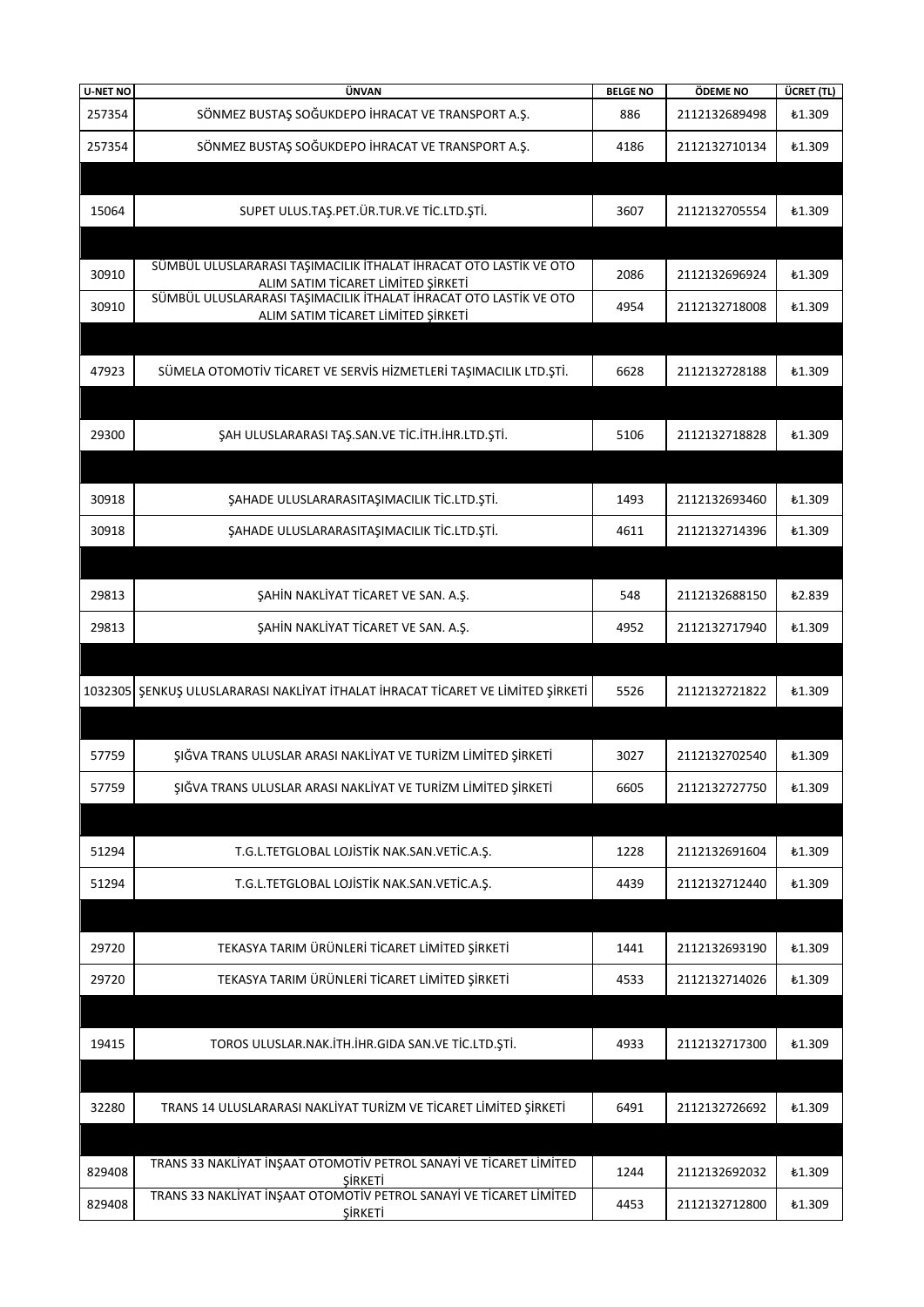| <b>U-NET NO</b> | ÜNVAN                                                                                                                                                                         | <b>BELGE NO</b> | ÖDEME NO      | ÜCRET (TL)    |
|-----------------|-------------------------------------------------------------------------------------------------------------------------------------------------------------------------------|-----------------|---------------|---------------|
|                 |                                                                                                                                                                               |                 |               |               |
| 803768          | TRANS AVUSTURYA ULUSLARARASI NAK.TİCVE SAN.LTD.ŞTİ.                                                                                                                           | 2618            | 2112132700234 | <b>£1.309</b> |
| 803768          | TRANS AVUSTURYA ULUSLARARASI NAK.TİCVE SAN.LTD.ŞTİ.                                                                                                                           | 5705            | 2112132722980 | £1.309        |
|                 |                                                                                                                                                                               |                 |               |               |
| 19085           | TRANS LOJİSTİK TAŞIMACILIK VE TİCARET LTD ŞTİ                                                                                                                                 | 1559            | 2112132693640 | <b>£1.309</b> |
| 19085           | TRANS LOJİSTİK TAŞIMACILIK VE TİCARET LTD ŞTİ                                                                                                                                 | 4691            | 2112132714576 | £1.309        |
|                 |                                                                                                                                                                               |                 |               |               |
| 30067           | TRANSAKTAŞ TAŞIMACILIK PETROL TEKSTİL TARIM İNŞAAT İTHALAT İHRACAT<br>SANAYİ VE TİCARET LİMİTED ŞİRKETİ<br>TRANSAKTAŞ TAŞIMACILIK PETROL TEKSTİL TARIM İNŞAAT İTHALAT İHRACAT | 1922            | 2112132696104 | £1.309        |
| 30067           | SANAYİ VE TİCARET LİMİTED ŞİRKETİ                                                                                                                                             | 4911            | 2112132716972 | £1.309        |
|                 |                                                                                                                                                                               |                 |               |               |
| 32046           | TRANSBATUR MİLLETLERARASI NAK.SAN.VETİC.LTD.ŞTİ.                                                                                                                              | 982             | 2112132689948 | £1.309        |
| 32046           | TRANSBATUR MİLLETLERARASI NAK.SAN.VETİC.LTD.ŞTİ.                                                                                                                              | 4264            | 2112132710684 | £1.309        |
|                 |                                                                                                                                                                               |                 |               |               |
| 55276           | TRANSER ULUSLARARASITAŞIMACILIK VE TİC A.Ş                                                                                                                                    | 765             | 2112132688970 | <b>£1.309</b> |
| 55276           | TRANSER ULUSLARARASITAŞIMACILIK VE TİC A.Ş                                                                                                                                    | 4131            | 2112132709626 | £1.309        |
|                 |                                                                                                                                                                               |                 |               |               |
| 689718          | TREUEX LOGISTICS TAŞIMACILIK VE TİCARET LİMİTED ŞİRKETİ                                                                                                                       | 2319            | 2112132698320 | £1.309        |
| 689718          | TREUEX LOGISTICS TAŞIMACILIK VE TİCARET LİMİTED ŞİRKETİ                                                                                                                       | 5307            | 2112132720214 | £1.309        |
|                 |                                                                                                                                                                               |                 |               |               |
| 306564          | TRF ULUSLARARASI TAŞIMACILIK VE LOJİSTİK HİZMETLERİ ORGANIZASYON<br>TİCARET ANONİM ŞİRKETİ                                                                                    | 1766            | 2112132694988 | £1.309        |
| 306564          | TRF ULUSLARARASI TAŞIMACILIK VE LOJİSTİK HİZMETLERİ ORGANIZASYON                                                                                                              | 4812            | 2112132715724 | £1.309        |
|                 | TİCARET ANONİM ŞİRKETİ                                                                                                                                                        |                 |               |               |
| 772679          | TUĞRA LOJİSTİK NAKLİYAT TURİZM VE SERVİS HİZMETLERİ TİCARET LTD.ŞTİ.                                                                                                          | 6434            | 2112132726142 | £1.309        |
|                 |                                                                                                                                                                               |                 |               |               |
|                 |                                                                                                                                                                               |                 |               |               |
| 19358           | TÜRKER LOJ.TAŞ.TURİZM VE DESTEK HİZ.SAN VE TİC A.Ş                                                                                                                            | 4423            | 2112132712260 | ₺1.309        |
|                 |                                                                                                                                                                               |                 |               |               |
| 60266           | ULU ULUSLARARASI NAK.TAAHHÜT VE TİC.A.Ş.                                                                                                                                      | 2391            | 2112132698780 | £1.309        |
| 60266           | ULU ULUSLARARASI NAK.TAAHHÜT VE TİC.A.Ş.                                                                                                                                      | 5419            | 2112132720854 | £1.309        |
|                 |                                                                                                                                                                               |                 |               |               |
| $\overline{7}$  | ULUSOY KARADENİZ NAKLİYAT VE TİCARET ANONİM ŞİRKETİ                                                                                                                           | 2901            | 2112132701932 | £1.309        |
| 7               | ULUSOY KARADENİZ NAKLİYAT VE TİCARET ANONİM ŞİRKETİ                                                                                                                           | 6384            | 2112132725534 | £1.309        |
|                 |                                                                                                                                                                               |                 |               |               |
| 19970           | ULUSTRANS ULUS NAKVE TİC A.Ş                                                                                                                                                  | 2512            | 2112132699758 | ₺1.309        |
| 19970           | ULUSTRANS ULUS NAKVE TIC A.Ş                                                                                                                                                  | 5575            | 2112132722340 | <b>£1.309</b> |
|                 |                                                                                                                                                                               |                 |               |               |